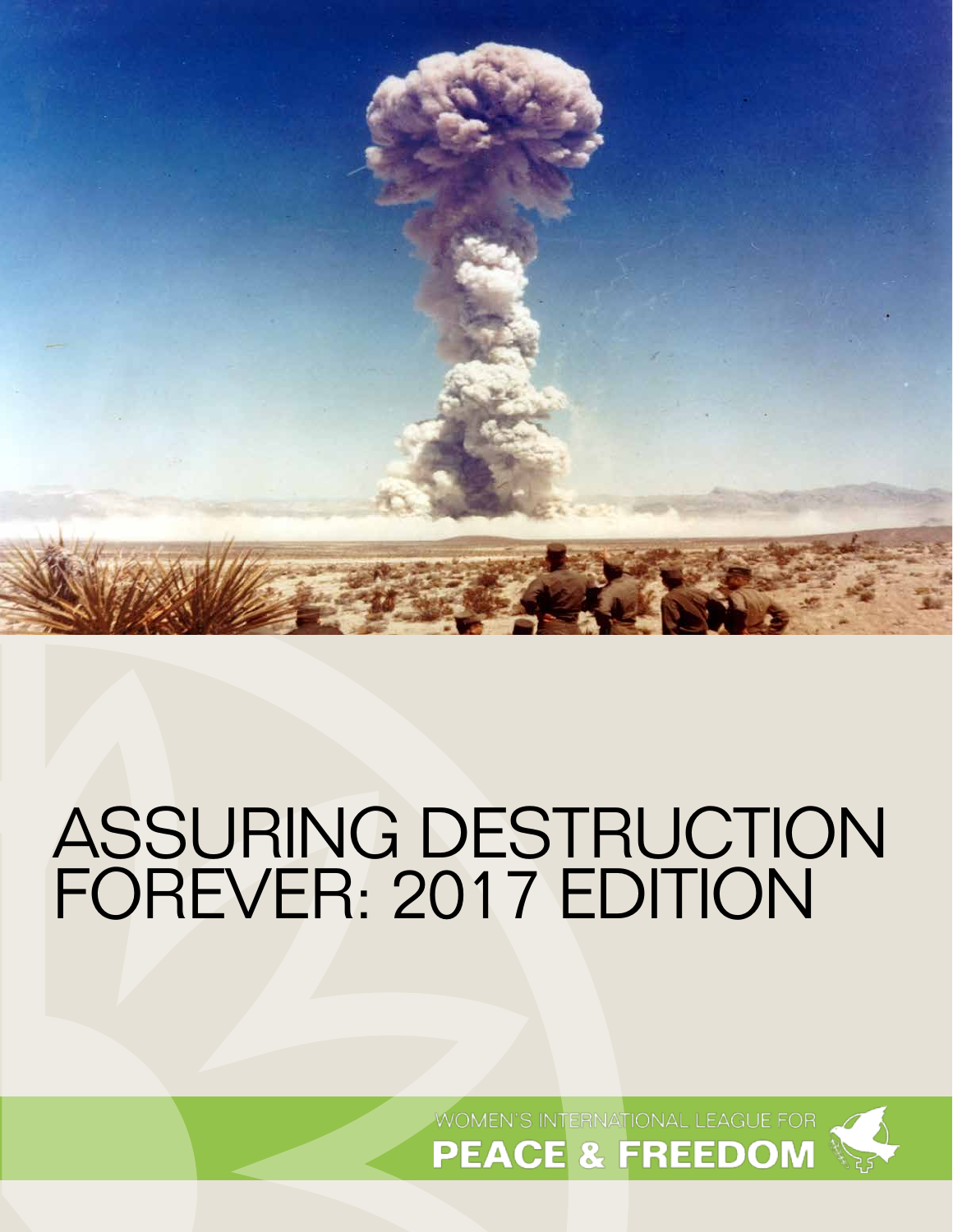© 2017 Women's International League for Peace and Freedom

APRIL 2017 ASSURING DESTRUCTION FOREVER: 2017 EDITION 1st edition 26 pp

Permission is granted for non-commercial reproduction, copying, distribution, and transmission of this publication or parts thereof so long as full credit is given to the organisation and author; the text is not altered, transformed, or built upon; and for any reuse or distribution, these terms are made clear to others.

This publication is an update to Assuring destruction forever: nuclear weapon modernisation around the world (2015). That full report and the 2012, 2013, and 2014 versions can be found at www.reachingcriticalwill.org.

Written by Ray Acheson, John Ainslie, Merav Datan, Hans Kristensen, Greg Mello, Zia Mian, Pavel Podvig, MV Ramana, and Hui Zhang

Research updates, editing, and layout by Ray Acheson

Thanks to Janet Fenton for additional inputs to the UK chapter.

The views expressed in this publication are those of the authors alone. Institutional affiliations are provided for purposes of identification only and do not imply endorsement of the content herein.

Cover photo: Military personnel observe a nuclear weapon test in Nevada, the United States, in 1951. © US government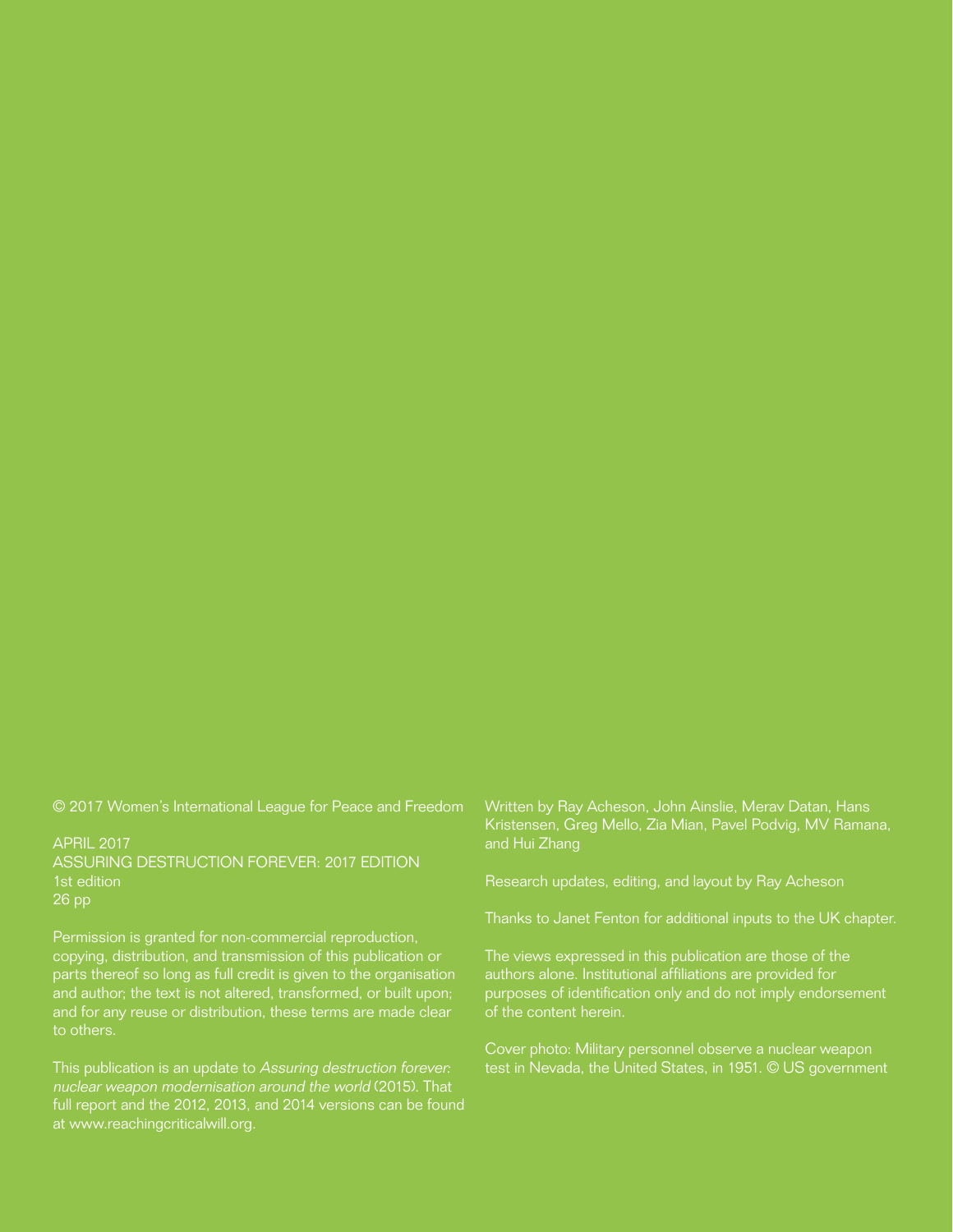# TABLE OF CONTENTS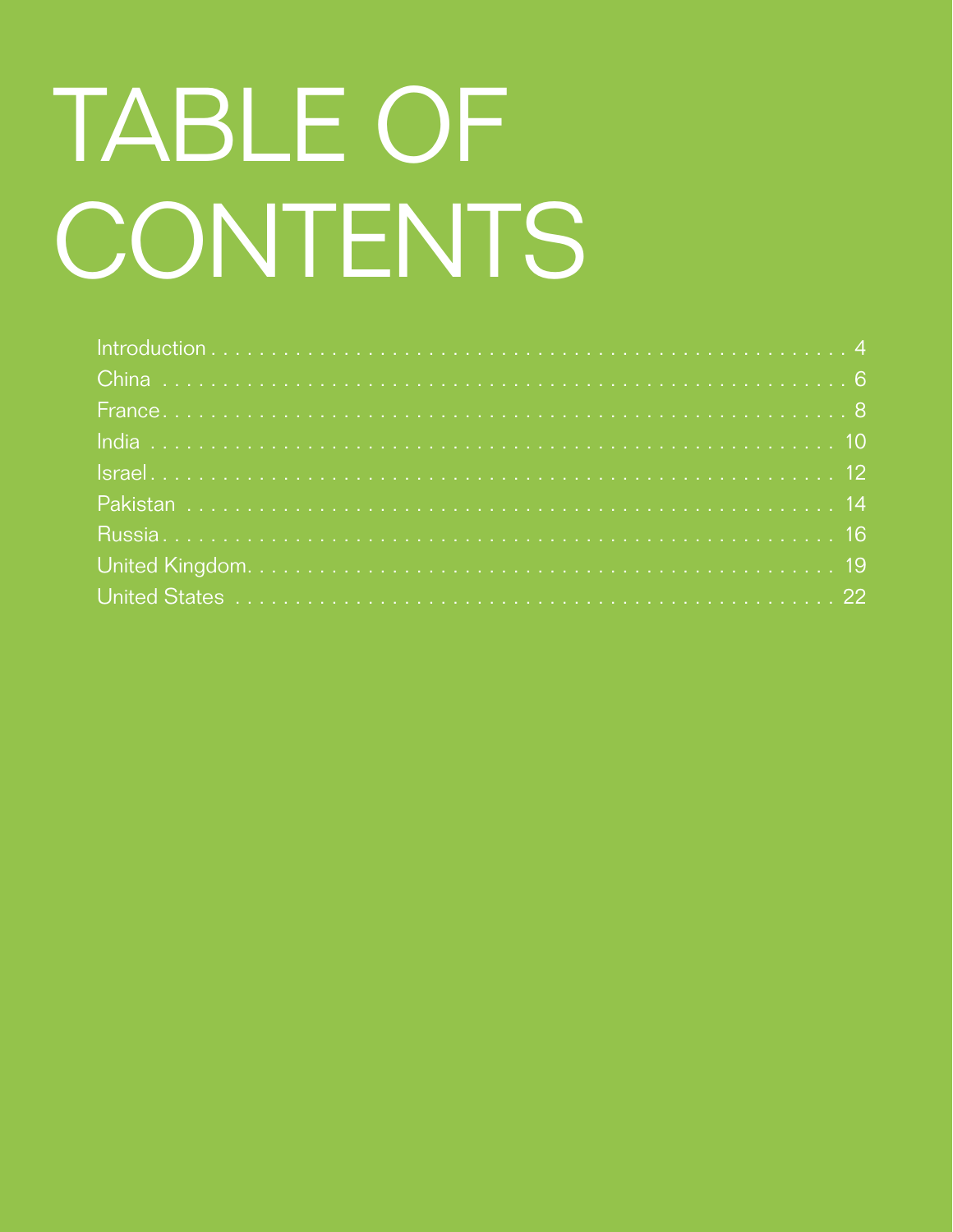# Introduction

It's 2017 and there are about 14,900 nuclear weapons in the world.<sup>2</sup> The detonation of even a fraction of these weapons would destroy the planet and end human civilisation as we know it.<sup>3</sup> Yet even now, nearly twenty years into the twenty-first century, with all of our understanding of the catastrophic consequences of nuclear weapons and the global economic and climactic strains on our existence, some states are investing in a nuclear arms race.

China, the Democratic People's Republic of Korea (DPRK), France, India, Israel, Pakistan, Russia, the United Kingdom, and the United States all possess the capacity to detonate nuclear explosive devices. The DPRK's programme is relatively recent and in development,<sup>4</sup> but the rest of these states have had nuclear weapons for decades. They are now all "modernising" their arsenals of warheads and delivery systems. Some are also expanding the size of their arsenals.

These "modernisation" programmes are not, as this study has shown since in its first edition in 2012, just about "increasing the safety and security" of nuclear arsenals, which is what the governments of these countries claim. The "upgrades" in many cases provide new capabilities to the weapon systems. They also extend the lives of these weapon systems beyond the middle of this century, ensuring that the arms race will continue indefinitely.

Modernisation of nuclear weapons is driven largely by the quest for military advantage.

Nuclear "deterrence" requires the threat of the use of nuclear weapons to be credible, and preparations for such use, legitimate. Modernisation, especially if new capacities are created, refreshes the perceived utility and credibility of nuclear use, both technically and politically. The only way to prevent states from modernising their nuclear weapons is to prohibit and eliminate the weapons.

A treaty to prohibit nuclear weapons is currently in development.<sup>5</sup> This treaty will hopefully make investments in nuclear weapon modernisation, and inclusion of nuclear weapons in security doctrines, increasingly difficult. By finally outlawing nuclear weapons the same way other weapons of mass destruction, biological and chemical, have been outlawed, the perceived "legitimacy" of the possession and modernisation of nuclear weapons will be stripped away.

In the meantime, states are already legally obligated to achieve nuclear disarmament. Article VI of the Non-Proliferation Treaty (NPT) obligates all states parties to "undertake to pursue negotiations in good faith on effective measures relating to cessation of the nuclear arms race at an early date and to nuclear disarmament." Nuclear weapon modernisation is the qualitative aspect of the "nuclear arms race". Forty-seven years ago the NPT required this practice to end "at an early date," an outcome the Treaty paired with "good faith" progress toward nuclear disarmament. The NPT, especially as unanimously and authoritatively interpreted by the International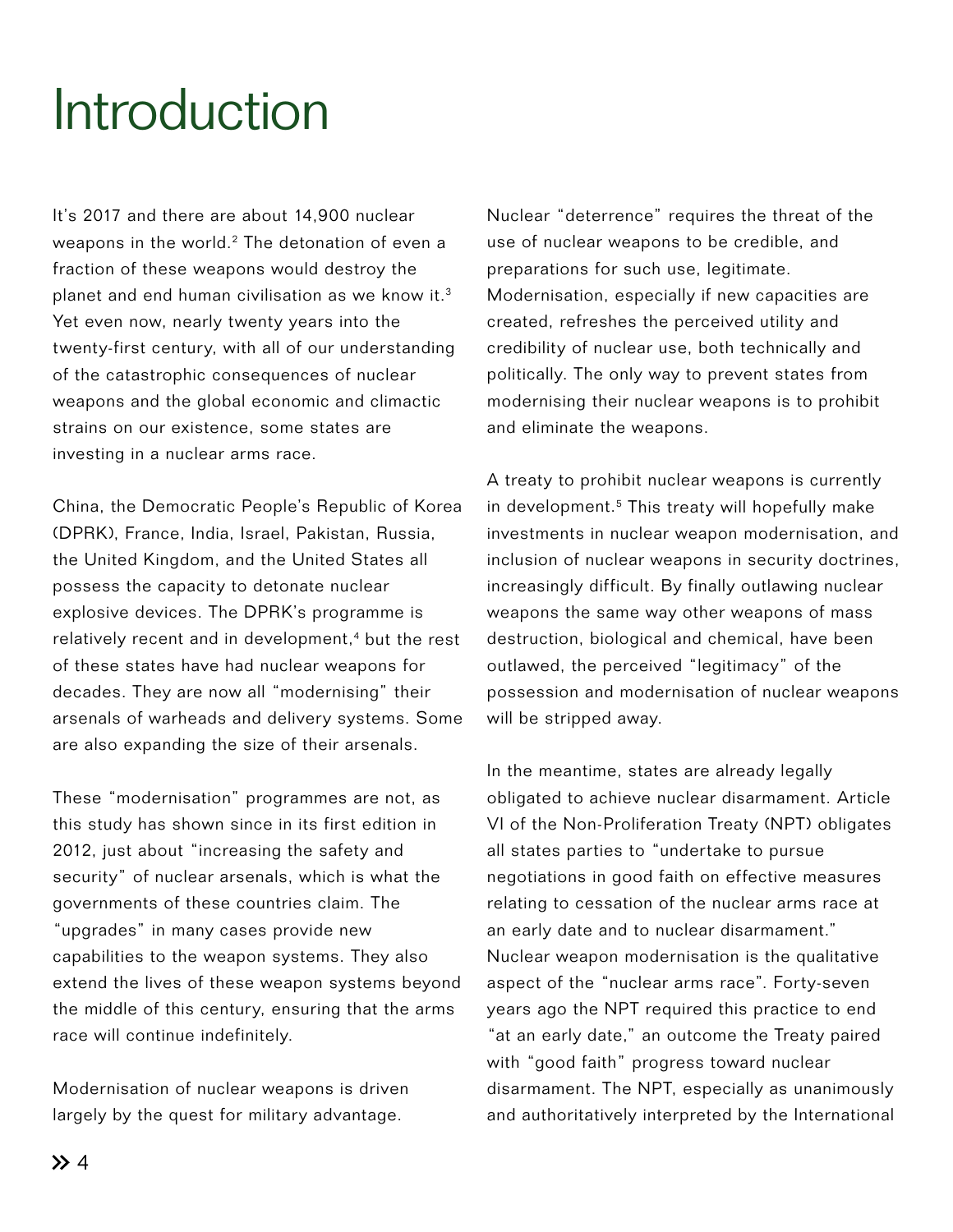Court of Justice, requires nuclear disarmament.6 The illegitimacy of nuclear weapons is a foundation of the NPT.

Thus nuclear weapon modernisation goes against the letter and spirit of international law. These programmes are also absurd and immoral, in light of the known consequences of their use and in light of the economic, social, and environmental crises we collectively face. The nine states possessing nuclear weapons, and the countries that support the modernisation and perpetuation of their arsenals by including nuclear weapons in their security doctrines, are all complicit in this horrific threat to the planet.

These states' failure to meet their legal obligation to end the nuclear arms race and eliminate their arsenals must be met with resolve for concrete action by non-nuclear-armed states so as to avoid further entrenchment of the indefinite possession of nuclear weapons. All governments have the

responsibility to prevent a humanitarian and environmental tragedy. The nuclear weapon ban treaty is a step in the right direction, particularly in so far as it can impede modernisation programmes and help to facilitate and compel the elimination of nuclear weapons.

This publication is an update of a study Reaching Critical Will initiated in 2012, funded by the Ministry of Foreign Affairs of Austria, on the nuclear weapon modernisation programmes of the nuclear-armed states. Each chapter is authored by country experts. Updates of the executive summary were released in 2013 and 2014, and a revised edition of the full study was published in 2015. Those editions can be found at www. reachingcriticalwill.org. The 2017 version is a summary update, with primary research undertaken by the editor and inputs from the authors. We recommend reviewing the 2015 edition for more complete overviews of the modernisation programmes underway.

#### **Notes**

1. With thanks to Greg Mello and Trish Williams-Mello for their contributions to the 2015 version of this introduction. 2. Hans M. Kristensen and Robert S. Norris, "Status of World Nuclear Forces," Federation of American Scientists, retrieved 15 April 2017, https://fas.org/issues/nuclear-weapons/status-world-nuclear-forces.

3. For details on the environmental and humanitarian consequences of nuclear weapons, please see Unspeakable suffering: the humanitarian impact of nuclear weapons, Reaching Critical Will of the Women's International League for Peace and Freedom, 2012, http://www.reachingcriticalwill.org/images/documents/Publications/Unspeakable/ Unspeakable.pdf.

4. The Democratic People's Republic of Korea is not included in this study.

- 5. See http://www.reachingcriticalwill.org/disarmament-fora/nuclear-weapon-ban for details.
- 6. Legality of the Threat or Use of Nuclear Weapons, Advisory Opinion of 8 July 1996, International Court of Justice, 105(2)F.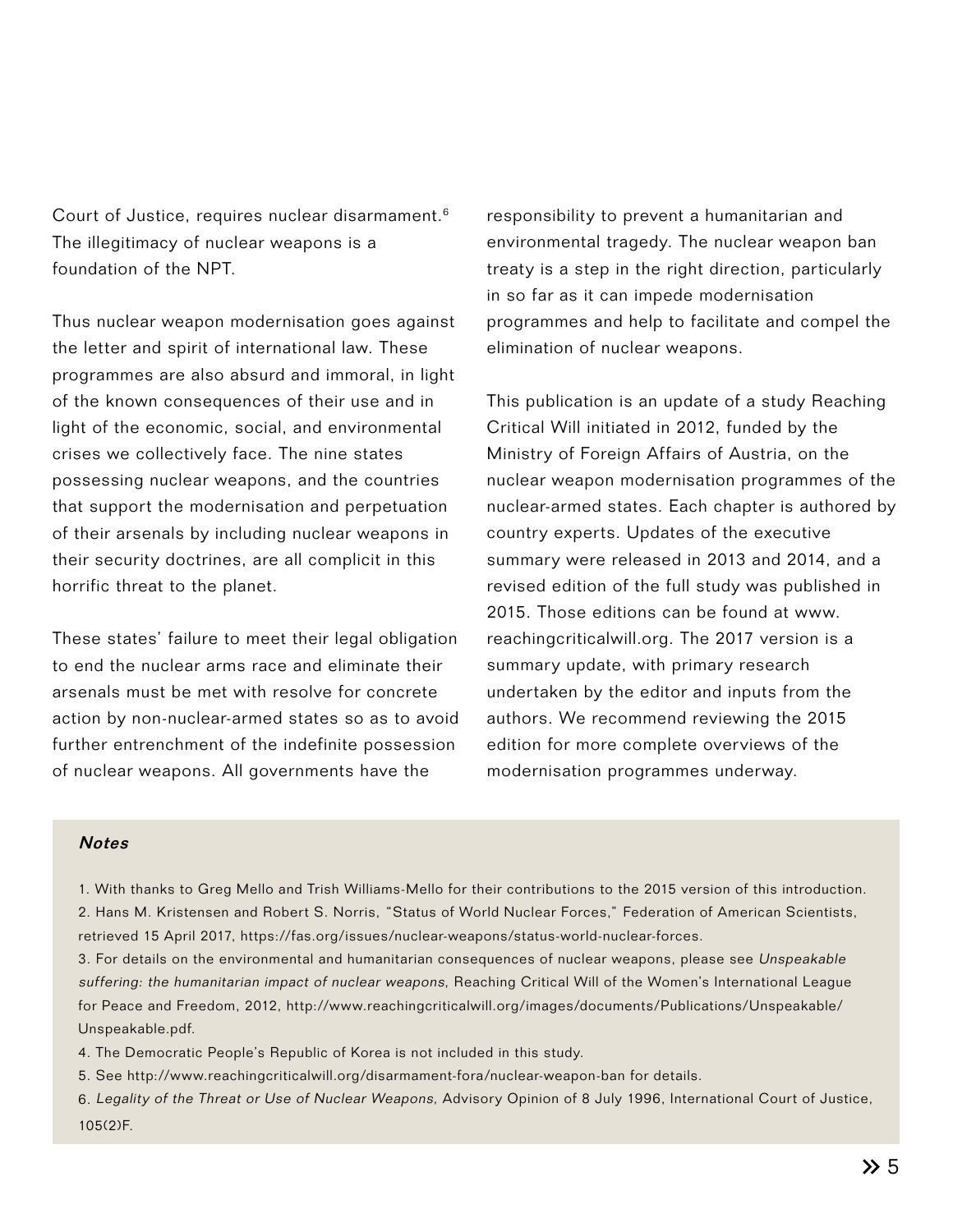# China

As of its 2015 defence white paper, China has maintained a no-first-use doctrine for nuclear weapons. However, it's modernisation programme "is adding significant new capabilities" to its nuclear forces.<sup>1</sup> The white paper asserts that China will "press forward with independent innovations in weaponry and equipment by reliance on science and technology, enhance the safety, reliability and effectiveness of missile systems, and ... strengthen its capabilities for strategic deterrence and nuclear counterattack, and medium- and long-range precision strikes."<sup>2</sup> US "missile defence" plans have reportedly been a driving forcing for China's nuclear weapon modernisation, as some Chinese officials are concerned that even a limited "missile defence" system could neutralise China's nuclear force. For example, China has begun to equip its silo-based missiles with the capability to carry multiple warheads.3

### Current status

The Federation of American Scientists (FAS) estimates that China has a total stockpile of approximately 260 nuclear warheads for delivery by about 150 land-based ballistic missiles, 48 seabased ballistic missiles, and bombers. FAS also estimates that China's intercontinental ballistic missile force is continuing to grow slowly.4

### Development and "modernisation"

The 2015 white paper explains that China is continuing to "optimize its nuclear force structure, improve strategic early warning, command and

control, missile penetration, rapid reaction, and survivability and protection." Its modernisation programme began in the 1990s and is includes transitioning from liquid-fueled slow-launching missiles to solid-fuel, quicker-launching roadmobile missiles, to make the force more "useable".

In recent years, China has been phasing out its older missiles, the DF-3A and DF-4, and replacing them with new ones  $(DF-21)$  and  $DF31$ ).<sup>5</sup> It may also be developing a new road-mobile intercontinental ballistic missile, the DF-41, possibly capable of carrying multiple independently targetable re-entry vehicles  $(MIRVs)<sup>6</sup>$ 

Recently China has also sped up the modernisation of its sea-based strategic force, replacing its first generation ballistic nuclear missile-carrying submarines (SSBNs).7 Some analysts have also argued that China is currently modernising its sea-based strategic force in order to secure a second-strike force.<sup>8</sup> FAS reports that it is not known how many SSBNs China is planning to build, but that the Jinclass submarines are designed to carry a new JL-2 ballistic missile, which has not yet been tested to its full range (7000km).9

### Budget

It is difficult to estimate the cost of China's nuclear weapon force; however, assuming that China consistently maintains five percent of its overall military expenditure for its nuclear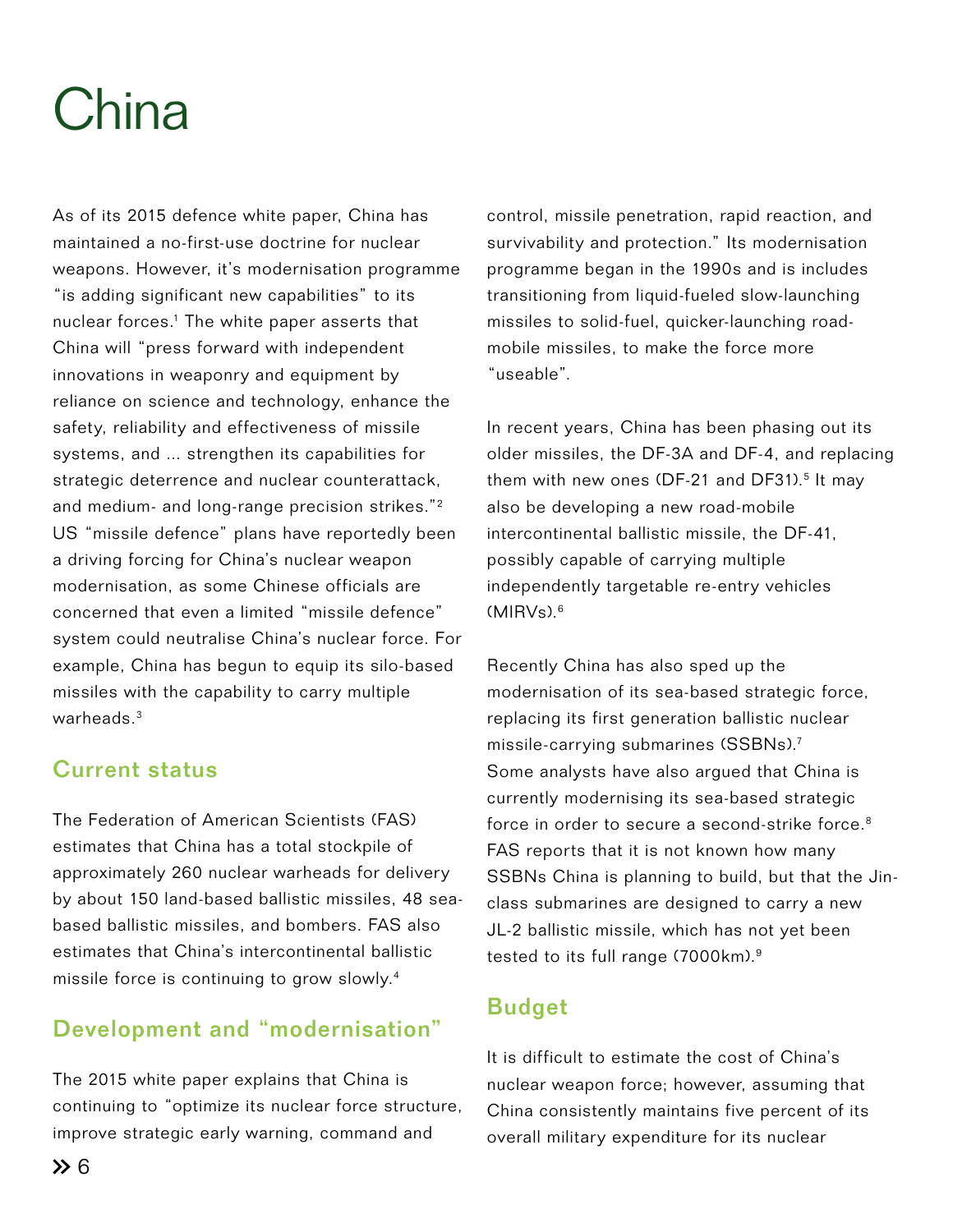weapons programme,<sup>10</sup> China would have spent about 7.3 billion USD on its nuclear programme in 2016 (assuming an overall budget of 146 billion USD<sup>11</sup>). According to a new report in *Jane's*, China's military spending is on course to nearly double to 233 billion USD by 2020.12

### **Perspective**

China is one of the least transparent of the nuclear-armed states. China contends the opacity of its force posture can serve to enhance the "deterrence effect" of its smaller nuclear force. There is scant public debate about nuclear

weapons in China. After US President Obama outlined his "vision" of a nuclear weapon free world, an online survey conducted by the People's Daily indicated that 51 percent of respondents wanted nuclear disarmament while 49 percent did not.13

The original chapter upon which these updates are based was written by Hui Zhang, a Senior Research Associate at the Project on Managing the Atom in the Belfer Center for Science and International Affairs at Harvard University's John F. Kennedy School of Government. Updates by Ray Acheson.

#### **Notes**

1. Hans M. Kristensen and Sam R Norris, "Chinese nuclear forces, 2016," Bulletin of the Atomic Scientists, Vol. 72, No. 4, p. 205.

2. "China's Military Strategy," Ministry of National Defense, The People's Republic of China, 26 May 2015, http:// eng.mod.gov.cn/Press/2015-05/26/content\_4586805\_4.htm.

3. Kristensen and Norris, op. cit.

4. Kristensen and Norris, op. cit.

5. Hui Zhang, "China's Nuclear Weapons Modernization: Intentions, Drivers, and Trends", Kennedy School of Government Harvard University, July 2012, http://belfercenter.ksg.harvard.edu/files/ChinaNuclearModernizationhzhang.pdf.

6. "Annual Report to Congress – Military and Security Developments Involving the People's Republic of China 2014," Office of the Secretary of Defense, 24 April 2014, http://www.defense.gov/pubs/2014\_DoD\_China\_Report.pdf. 7. Ibid.

8. Hui Zhang, op. cit.

9. Kristensen and Norris, op. cit., p. 208.

10. See, e.g. Brigadier Vijai K Nair, "China's Nuclear Strategy and Its Implications For Asian Security," China Brief, Vol 4, Issue 3, 4 February 2004.

11. Chris Buckley and Jane Perlez, "China Military Budget to Rise Less Than 8%, Slower Than Usual," The New York Times, 4 March 2016.

12. Alanna Petroff, "China's defense spending to double to \$233 billion," CNN, 12 December 2016.

13. For instance, Guo Qiang, "US' nuke-free world plan stirs debate," Global Times, 24 September 2009.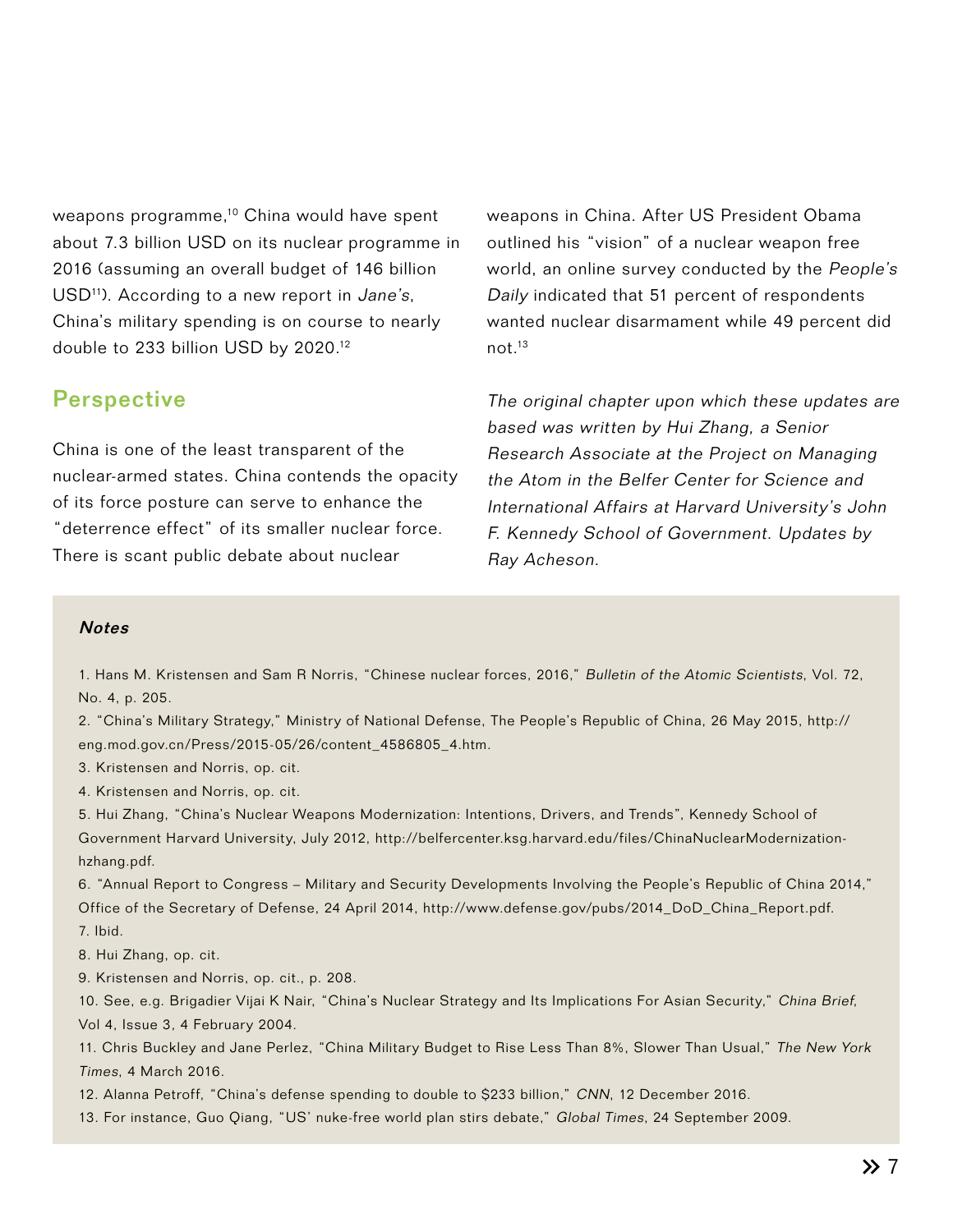# France

Like all of the other nuclear-armed states, France is in the middle of a broad modernisation of its nuclear forces involving submarines, aircraft, missiles, warheads, and production facilities. Studies of next-generation weapon systems have begun. Having reduced its air-delivered nuclear forces by one-third in 2008, France does not appear to have plans to reduce its nuclear forces for the foreseeable future. The Hollande government has rejected further cuts and reaffirmed the existing nuclear posture.

### Current status

France possesses approximately 300 nuclear warheads, approximately 290 of which are deployed or operationally available for deployment on short notice.<sup>1</sup> Its delivery vehicles include about 40 aircraft assigned a total of 54 cruise missiles; and four nuclear-powered ballistic missile submarines (at least two of which are always fully operational) equipped with nuclear-armed longrange ballistic missiles.<sup>2</sup> Former president Nicolas Sarkozy stated in 2008 that the French nuclear "arsenal will include fewer than 300 nuclear warheads" and that it "has no other weapons beside those in its operational stockpile."3 But in February 2015, President François Hollande stated that the stockpile included 300 warheads for 48 submarine-launched ballistic missiles (SLBMs) and 54 cruise missiles.4

### Development and "modernisation"

France has retired its M45 sea-launched ballistic missiles, replacing them with the M51 on its four Triumphant-class submarines. It is currently upgrading the fourth SSBN to the M51. Each missile carries six independently targetable reentry vehicle (MIRV) TN75 thermonuclear warheads.<sup>5</sup>

In February 2015, President Hollande announced a decision to develop a SLBM to arm a nextgeneration SSBN of about the same size as the current Triumphant-class SSBN.<sup>6</sup> Hollande also declared studies have been carried out for a nextgeneration air-launched cruise missile,<sup>7</sup> tentatively known as ASN4G.<sup>8</sup> Half of the land-based nuclear bomber force has been upgraded to Rafale, and by 2018 the Rafale will also replace the remaining Mirange 2000Ns at Istres Air Base. That same year, the first two of a fleet of 12 Phoénix-class Airbus tankers will be deployed at Avon Air Base.

### Budget

The French government has indicated that it spends approximately 4.6 billion USD on its nuclear forces each year,<sup>9</sup> though other sources suggests it spends spends 3.6 billion USD annually.10 However, due to increasing costs of the modernisation programme, it is estimated that by 2025 that budget will be nearly doubled to 6 billion USD.<sup>11</sup>

### **Perspective**

Despite France's obligation to pursue negotiations toward nuclear disarmament, President Hollande declared in 2015 that "the time of the nuclear deterrent is not a thing of the past. There can be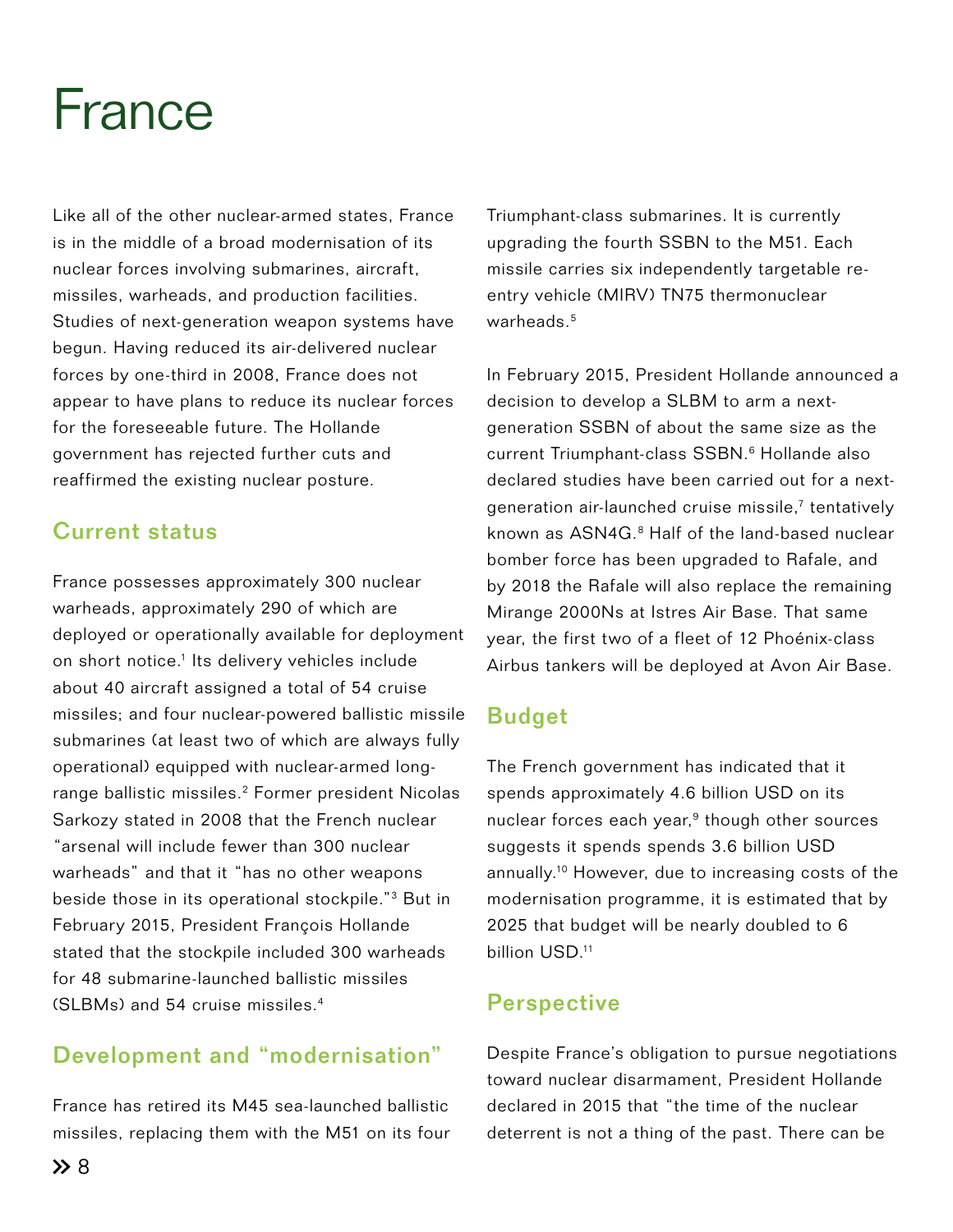no question of lowering our guard, including in that area."12 Moreover, Hollande said it is French policy that, "If the level of other arsenals, particularly those of Russia and the United States, were to fall one day to a few hundred weapons, France would respond accordingly, as it always has. But today, that scenario is still a long way off."13 These statements, together with the pledge to continue to modernise French nuclear forces,

appears to be in conflict with France's obligations under the NPT to negotiate disarmament. There is scant debate in France over the composition or cost of its nuclear forces.

The original chapter upon which these updates are based was written by Hans Kristensen, Director of the Nuclear Information Project at the Federation of American Scientists. Updates by Ray Acheson.

#### **Notes**

1. Speech by Nicolas Sarkozy, President of France, Presentation of Le Terrible in Cherbourg, 21 March 2008.

2. Status of World Nuclear Forces, Federation of American Scientists (FAS), June 2011.

3. Speech by Nicolas Sarkozy, President of the French Republic, Presentation of Le Terrible in Cherbourg, 21 March 2008, p. 8. A copy of the French version is available here: http://www.elysee.fr/president/root/bank/pdf/ president-1944.pdf

4. Speech by François Hollande, Visit to the Strategic Air Forces, 25 February 2015, p. 9, http://basedoc.diplomatie. gouv.fr/vues/Kiosque/FranceDiplomatie/kiosque.php?fichier=baen2015-02-25.html.

5. Julien Bonnet, "Tir d'essai réussi pour le missile nucléaire M51," L'Usine Nouvelle, 1 July 2016; "Successful M51 Ballistic Missile SLBM Test by French Defense Procurement Agency DGA," Navy Recognition, 30 September 2015. 6. Speech by François Hollande, Visit to the Strategic Air Forces, 25 February 2015, http://basedoc.diplomatie.gouv. fr/vues/Kiosque/FranceDiplomatie/kiosque.php?fichier=baen2015-02-25.html.

7. Ibid.

8. Jean-Yves Le Drian, Defense Minister, Closing Remarks – Symposium for 50 Years of Deterrence, 20 November 2014, http://www.defense.gouv.fr/ministre/prises-de-parole-du-ministre/prises-de-parole-de-m.-jean-yves-le-drian/ discours-de-cloture-du-colloque-pour-les-50-ans-de-la-dissuasion.

9. National Assembly, Defense Committee, AVIS, PRÉSENTÉ AU NOM DE LA COMMISSION DE LA DÉFENSE NATIONALE ET DES FORCES ARMÉES, SUR LE PROJET DE loi de finances pour 2012 (n° 3775), TOME VII, DÉFENSE ÉQUIPEMENT DES FORCES – DISSUASION, PAR M. FRANÇOIS CORNUT-GENTILLE, 25 October 2011, http://www.assemblee-nationale.fr/13/pdf/budget/plf2012/a3809-tVII.pdf.

10. Par Jean Guisnel, "Le casse-tête financier de la modernisation de la dissuasion nucléaire," Le Point, 12 May 2016; Paul Soyez, "Can France Still Afford Nuclear Weapons?" The National Interest, 7 September 2016. 11. Ibid.

12. Speech by François Hollande, Visit to the Strategic Air Forces, 25 February 2015, http://basedoc.diplomatie. gouv.fr/vues/Kiosque/FranceDiplomatie/kiosque.php?fichier=baen2015-02-25.html. 13. Ibid.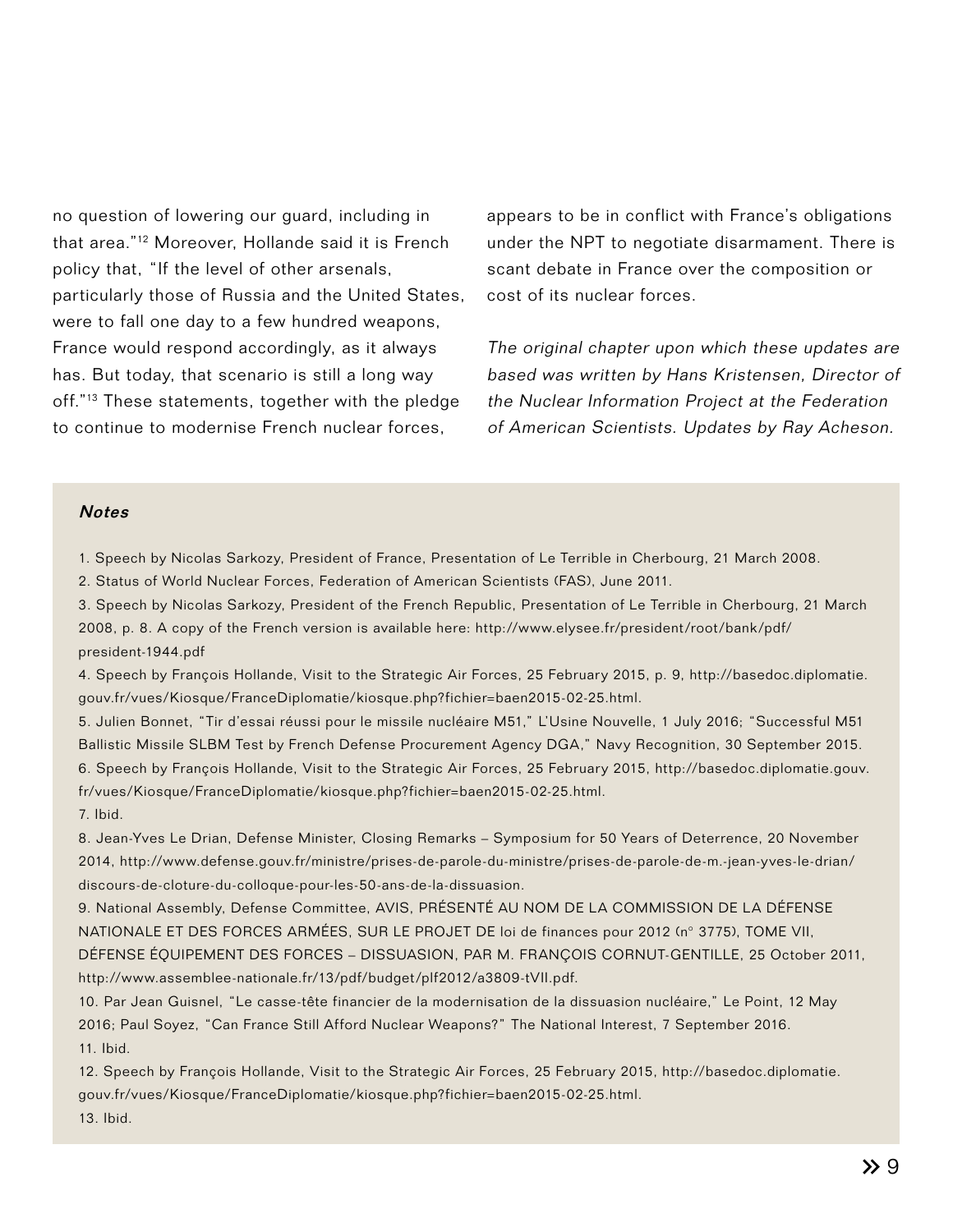# India

The focus of India's attempt to modernise its nuclear forces is the development of a full nuclear-triad of delivery systems. Its overall military budget is also consistently increasing due to overall military "modernistion". There is some evidence that the government might be rethinking its commitment to a no-first-use policy, which it has maintained since 1999, but this is hotly debated.<sup>1</sup> The pressures for changing the posture arise from attempts by military strategists to come to terms with the different balance of power in south Asia following the Kargil war, in particular to a doctrine sometimes called Cold Start, which involves plans to quickly attack Pakistan.

### Current status

India is estimated to have 110–120 nuclear warheads and to have produced approximately 540 kilograms of weapon-grade plutonium, enough for 135 to 180 nuclear warheads. It currently maintains two to three squadrons of nuclearcapable fighter-bombers and four types of landbased nuclear-capable missiles.<sup>2</sup>

### Development and "modernisation"

India has been increasing the diversity, range, and sophistication of its nuclear delivery vehicles. The latest of the missiles in this series is the threestage, 5,000-kilometer range Agni-V, which is fired from what is described as a canister rather than a fixed concrete launch pad.3 The significance of this firing mode relates to its ability to improve its second-strike capabilities.<sup>4</sup> India most recently test-fired the Agni-V in

December 2016. It is reportedly also working to develop the Agni-VI, which will likely be armed with multiple warheads.<sup>5</sup>

In March 2017, India conducted a test launch of an extended range version of the BrahMos supersonic cruise missile.<sup>6</sup> This follows its development of the Nirbhay cruise missiles, first tested successfully in 2014.<sup>7</sup> The first test of a 3500-kilometer range submarine-launched ballistic missile named K-4 was carried out in March 2014.8 India' first nuclear submarine, Arihant, began "sea acceptance trials" in December 2014, having earlier "passed its harbour acceptance trials."9 In March 2016, the K-4 missile was tested from the Arihant<sup>10</sup> and again in January 2017.<sup>11</sup>

### Budget

The expansion of India's nuclear and missile arsenals is part of a larger military build-up and consistently-increasing military spending. However, there is no reliable public estimate on nuclear weapon spending in India. In February 2017, India's finance minister announced a 10 percent increase in the country's defence budget, which is the second consecutive increase of over 10 percent. These increases are driven by the "ongoing modernisation drive in military hardware".12

### **Perspective**

By and large, the discourse surrounding development, modernisation, and expansion of the Indian nuclear arsenal involves jubilation about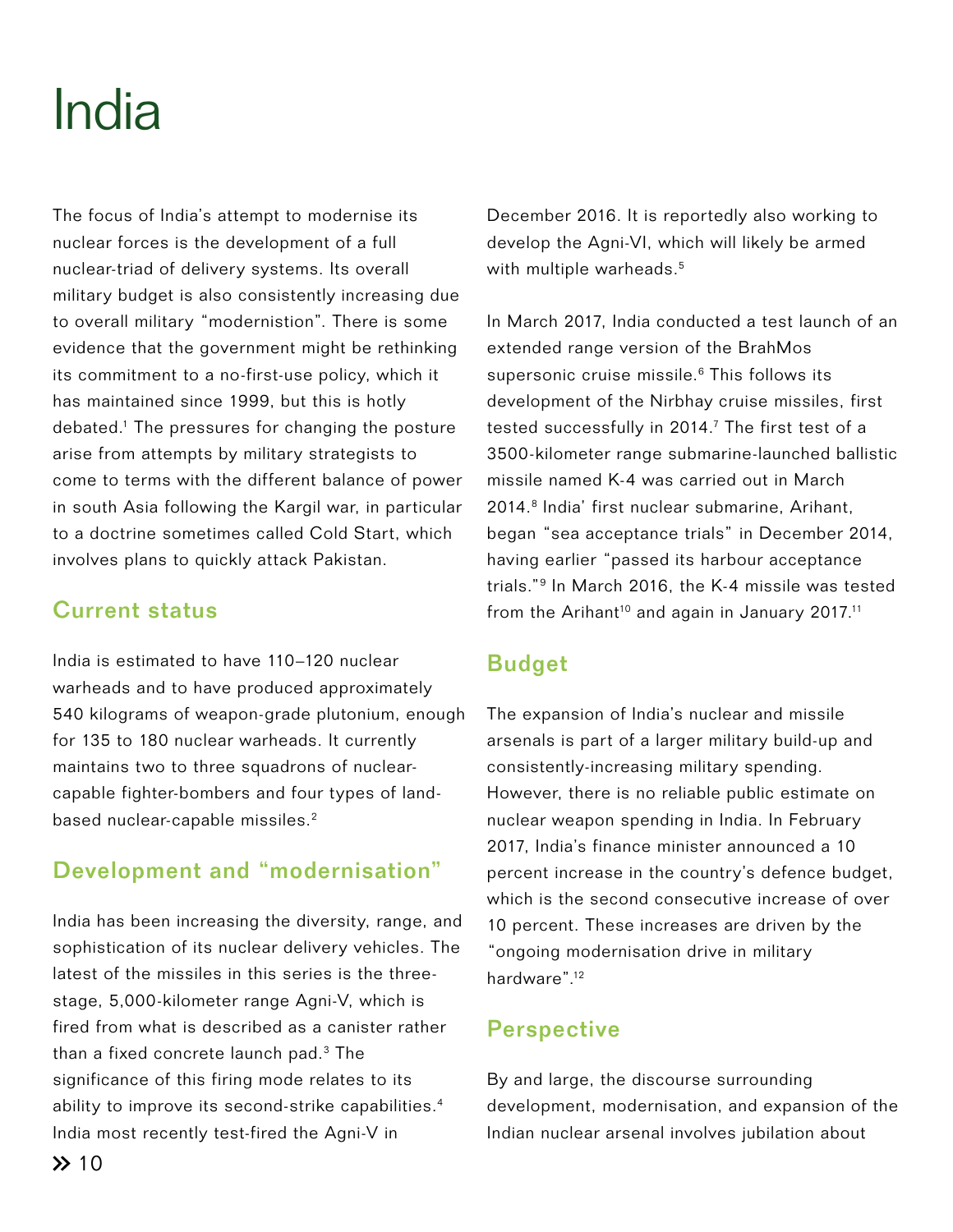India becoming a militarily powerful state. Media articles often obsess over how few countries possess one or the other of the many destructive capabilities—nuclear submarines, anti-satellite weapons, submarine-launched ballistic missiles, and so on—and extol India for becoming "one of the elite". Like national security elites everywhere, Indian security policy makers have used secrecy as a weapon to quash independent questions, increasingly clamping down on the reporting of various details arbitrarily deemed secret. In recent years, the traditional three-way

competition between India, Pakistan, and China has been transformed by the involvement of the United States, which has involved India in an effort to balance and contain a rising China.<sup>13</sup>

The original chapter upon which these updates are based was written by MV Ramana, Simons Chair in Disarmament, Global and Human Security at the Liu Institute for Global Issues at the University of British Columbia. Updates by Ray Acheson and MV Ramana.

#### **Notes**

1. Muhammad Faisal et al, "#Nukefest2017 hot takes: potential Indian nuclear first use?" South Asian Voices, 20 March 2017, https://southasianvoices.org/sav-dc-nukefest2017-potential-indian-nuclear-first-use.

2. Hans M. Kristensen and Robert S. Norris, "Indian nuclear forces, 2015," Bulletin of the Atomic Scientists, Vol. 71, No. 5, November 2015, pp. 77–83.

3. M. Somasekhar, "Agni-V: A Game Changer in India's Missile Technology," The Hindu Business Line, 31 January 2015.

4. Shiv Aroor, "My Job Is to Speed up India's Nuclear Strike Time, DRDO Chief Says," Daily Mail India, 3 July 2013. 5. Rajat Pandit, "Agni-V with China in range tested; next in line is Agni-VI, with multiple warheads," The Times of India, 27 December 2016.

6. Franz-Stefan Gady, "India Test Fires Supersonic Cruise Missile," The Diplomat, 15 March 2017.

7. Rishi Iyengar, "India Tests First Nuclear-Capable Cruise Missile," Time, 17 October 2014.

8. Daily Bhaskar, "3,000 Km-Range SLBM Successfully Test-Fired by DRDO," Daily Bhaskar, 13 May 2014; TNN, "India Tests New Underwater Nuclear Missile."

9. TNN, "INS Arihant Embarks on Its First Sea Trials," The Times of India, 16 December 2014.

10. Hermant Kumar Rout, "Maiden Test of Undersea K-4 Missile From Arihant Submarine," The New Indian Express, 9 April 2016.

11. Hermant Kumar Rout, "India set to launch another nuke missile on January 31st," The New Indian Express, 23 January 2017.

12. Reuters, "India's defence budget hiked 10pc to INR 2.74 trillion," Dawn, 2 February 2017.

13. Zia Mian and MV Ramana, "Asian War Machines," Critical Asian Studies 46 (2): 345–60.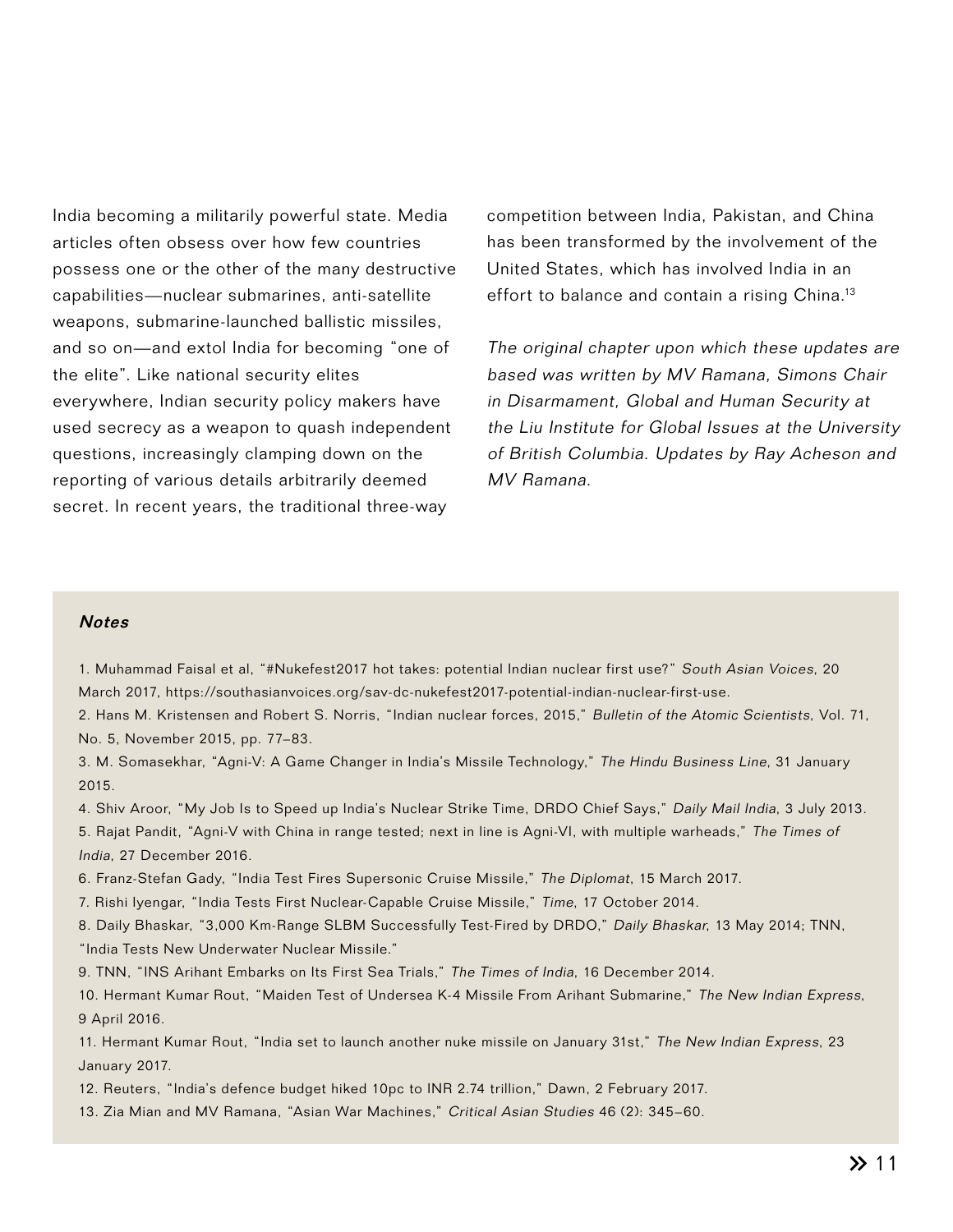# Israel

Israel's position of opacity means it has no public nuclear weapon doctrine. Far more is known about its approach to modernisation in the most general terms and in the military context than about its approach to nuclear weapons. Whatever factual information is publicly available relies on sources outside of Israel.

### Current status

Estimates about the size of Israel's nuclear arsenal are based on the power capacity of the nuclear reactor near Dimona. Experts and analysts outside of Israel estimate that Israel's current nuclear force ranges from 60–80 weapons at the low end to over 400 at the high end. The most recently cited figure is 80 warheads.<sup>1</sup> It is estimated that Israel could have produced approximately 840kg of weapons-grade plutonium.2 Estimates of highly enriched uranium (HEU) production are even more difficult to make though public information suggests Israel has a uranium enrichment programme.3 A recent estimate has assumed Israel possesses approximately 300kg of HEU.4

It is assumed that Israel has a triad of delivery systems: land, air, and sea. The country is believed to have deployed a cumulative total of 100 Jericho-I (500 km range) and Jericho-II (1,500 km range) ballistic missiles, both of which are nuclear capable as well as mobile by land or rail. The range of the Jericho-II and its 1,000 kg payload "make it well suited for nuclear delivery."5

### Development and "modernisation"

In light of current and planned nuclear capabilities, it seems that Israel is continuing to "enhance" its triad of delivery systems.<sup>6</sup> Nuclear weapons modernisation is related to modernisation activities in the security sector generally, including in areas of information technology, advanced military technology, and outer space technology.

Israel has been developing a new ballistic missile, the Jericho-III, which is believed to have a maximum range of 4,000-6,500km.<sup>7</sup> Foreign sources reported a test of the missile in 2013.<sup>8</sup> More recent information is difficult to find though some media reports have suggested the Jericho-III is operational.<sup>9</sup>

### Budget

There is no reliable public estimate on nuclear weapon spending in Israel.

### **Perspective**

The policy of opacity entails a nuclear weapon capability about which "everyone knows" (domestically and internationally) and an umbrella of secrecy covering the physical and doctrinal elements of this capability. The secrecy surrounding Israel's nuclear programme has taken on a life of its own at the domestic level with Israelis practicing self-censorship on a wide range of nuclear issues. At the same time, a discourse does exist at the academic level and increasingly in the media, driven in large part by debate over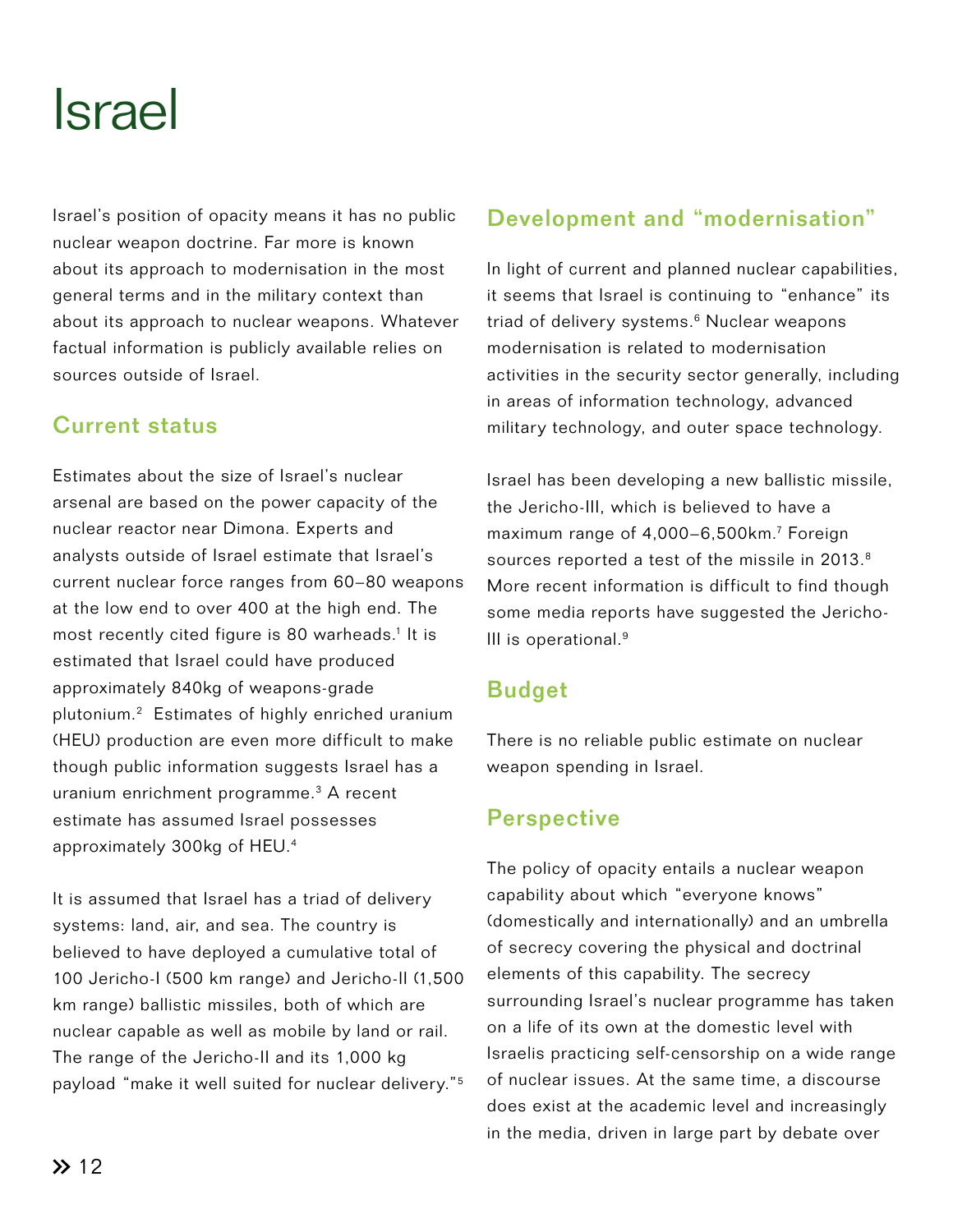Iran's nuclear programme. This discourse relies primarily on foreign sources. Historically, public opinion polls have indicated support for the nuclear option though a new survey has indicated that 65 percent of Israelis would prefer a nuclear weapon free Middle East to the current situation.10

The original chapter upon which these updates are based was written by Merav Datan, an international lawyer, former adjunct professor at Rutgers Law School, and former director of WILPF's New York office. Updates by Ray Acheson.

#### **Notes**

1. Stockholm International Peace Research Institute (SIPRI), SIPRI Yearbook 2013: Armaments, Disarmament and International Security - Summary, Stockholm, 2013, p. 13. See also Hans M. Kristensen and Robert S. Norris, Global nuclear weapons inventories, 1945-2013, Bulletin of the Atomic Scientists, September 2013, p. 80.

2. Global Fissile Material Report 2013: Increasing Transparency of Nuclear-warhead and Fissile-material Stocks as a Step Toward Disarmament, International Panel on Fissile Materials, October 2013, p. 18.

3. Nuclear Programmes in the Middle East: In the Shadow of Iran, International Institute for Strategic Studies (IISS), London, 2008, p. 132, citing David Albright, "ISIS Estimates of Unirradiated Fissile Material in De Facto Nuclear Weapon States, Produced in Nuclear Weapons Programs," Institute for Science and International Security (ISIS), Washington, 2003 (revised 2005); ISIS, Israeli Military Stocks of Fissile Material As of Late 2003 (revised 2005), http://isis-online.org/isis-reports/detail/israeli-military-stocks-of-fissile-material-as-of-late-2003/.

4. Global Fissile Material Report 2013: Increasing Transparency of Nuclear-warhead and Fissile-material Stocks as a Step Toward Disarmament, International Panel on Fissile Materials, October 2013, p. 11.

5. IISS, op. cit., pp. 132-133, citing Joseph Cirincione, Deadly Arsenals: Nuclear, Biological, and Chemical Threats, second edition, Washington, 2005, p. 261.

6. Ian Kearns, Beyond the United Kingdom: Trends in the Other Nuclear Armed States, Discussion Paper 1 of the BASIC Trident Commission, London, 2011, p. 28.

7. IISS, op. cit., 133.

8. Alon Ben-David, "Israel Tests Enhanced Ballistic Missile," Aviation Week, 29 July 2013.

9. See for example "Agni V And Other ICBMs: Where Does India Stand In The World?" News18.com, 26 December 2016; "Netanyahu pays visit to strategically positioned Azerbaijan," Frontpage Mag, 16 December 2016.

10. Yitzhak Benhorin, "We'll give up nukes if Iran does same," Yediot Ahronot, 1 December 2011.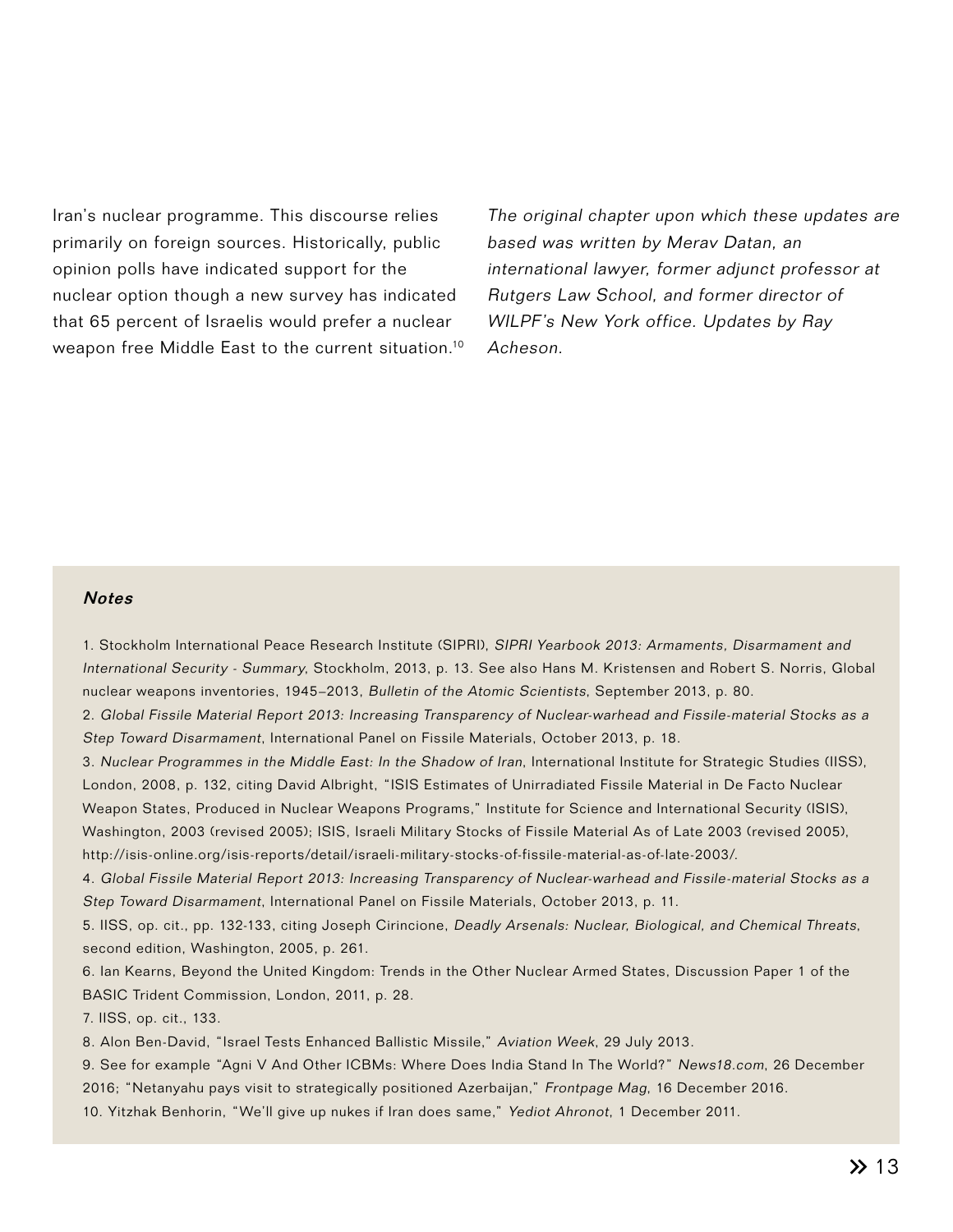# Pakistan

Pakistan is actively expanding its stockpile of warheads, delivery systems, and fissile materials. How much the force expands will depend on demands from its three different military services, as Pakistan is seeking to build land, air, and seabased nuclear weapon delivery capabilities, as well as on pressure from the fissile material and delivery system production complexes, which have been making major investments in recent years. The government has sought to create a positive public image of the nuclear weapon programme by linking it to national pride and identity, and as a deterrent to attack from India.

### Current status

It is estimated that as of 2017, Pakistan has 130– 140 nuclear warheads.<sup>1</sup> This arsenal now includes early weapons based on highly enriched uranium (HEU) and a growing fraction of lighter and more compact plutonium-based weapons. Its estimated stockpile of HEU and plutonium is significantly larger, and could be sufficient for perhaps 200 weapons.<sup>2</sup>

Pakistan has fielded short-range (60–250km), medium range (750–950km), and longer-range (1250–1500km) road-mobile ballistic missiles, as well as ground-launched and air-launched cruise missiles (with ranges from 350–700km) that are capable of delivering a nuclear warhead.

It also uses F-16 and Mirage aircraft as nuclear bombers. Pakistan may seek to make its Chinesesupplied JF-17 fighter jets nuclear-capable.

### Development and "modernisation"

The growth of the size of the arsenal appears to have been steady for most of the past decade but it is expected to increase at a faster rate in coming years. There has been a rapid expansion in plutonium production capacity; Pakistan now has four plutonium production reactors, the newest of which began operating in 2015.

New missile systems are also expected to move from development to deployment. Its road-mobile ballistic missiles have been in development and expansion over the past decade. Pakistan's longest-range ballistic missile, the Shaheen-3, with a range claimed to be 2750km, was tested twice in 2015.

Major new capabilities are under development. In January 2017, Pakistan tested the Ababeel missile with multiple independently targeted reentry vehicles (MIRVs) and a range of 2200km.3 Pakistan also carried out the first test from an "underwater mobile platform" of a "nuclearcapable submarine-launched cruise missile", Babur-III, with a range reported as 450km.4

### Budget

There is almost no information about the funding of Pakistan's nuclear weapons programme. It is clear that a significant fraction of Pakistan's financial resources go to its nuclear weapons, but that this cost is not a large share of its overall military spending. Assuming that like overall military spending, nuclear weapons spending, has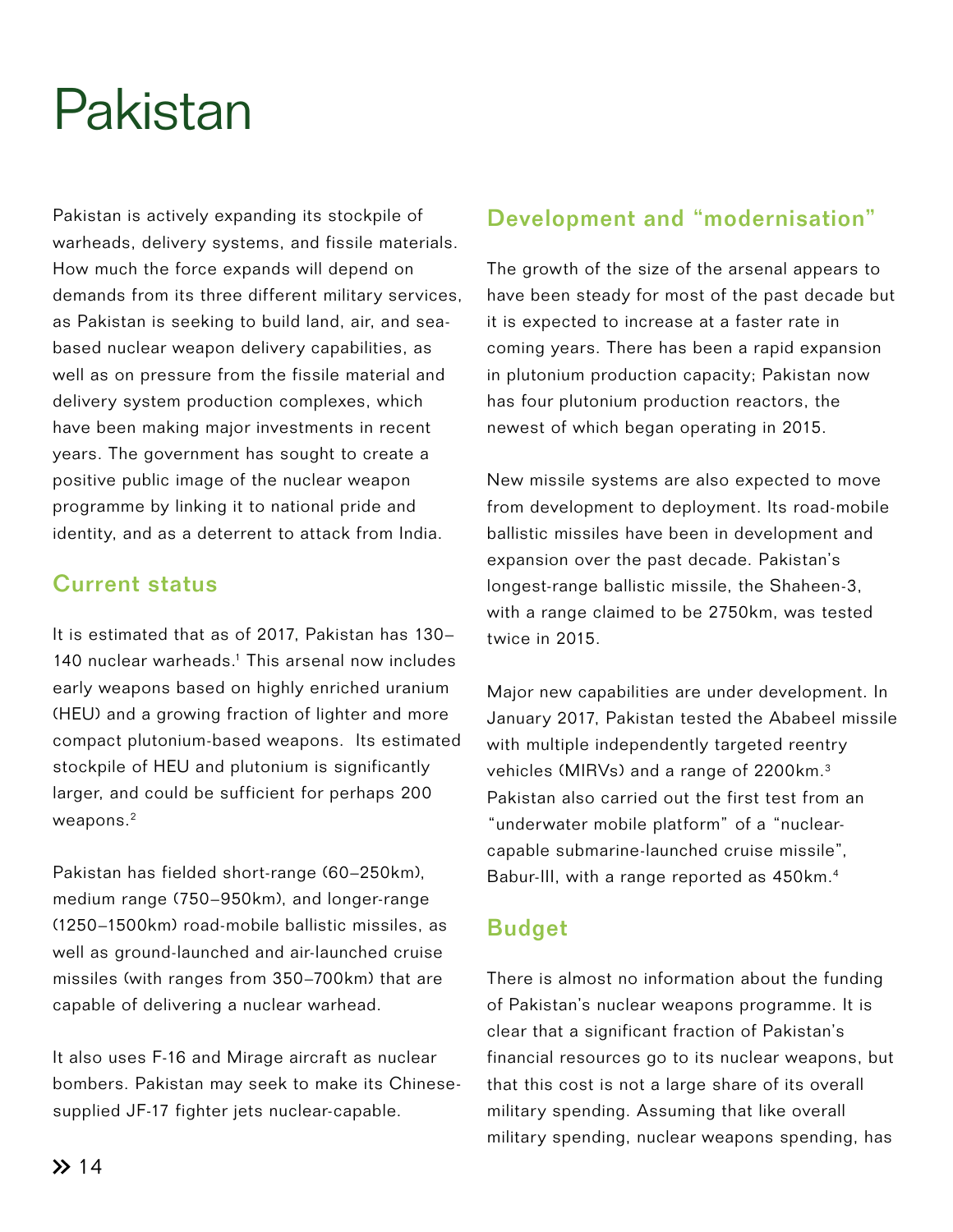kept pace with increases in gross domestic product, Pakistan may spend an estimated US\$4 billion a year on nuclear weapons.<sup>5</sup> Despite extensive foreign military assistance, Pakistan's effort to sustain its conventional and nuclear military programmes has come at increasingly great cost to the effort to meet basic human needs and improve living standards and the country continues to rely on extensive bilateral and international economic aid.

### **Perspective**

To prevent international and public pressure to limit its ambitious nuclear weapons development goals, Pakistan has blocked negotiations of a

fissile material cut-off treaty at the Conference on Disarmament.<sup>6</sup> A long-term concern now driving Pakistan's nuclear programme is the US policy of cultivating a stronger strategic relationship with India to counter the rise of China.<sup>7</sup> This may tie the future of Pakistan and India's nuclear weapons to the emerging contest between the United States and China.

The original chapter upon which these updates are based was written by Zia Mian, director of the Project on Peace and Security in South Asia and co-director of the Program on Science and Global Security at Princeton University. Updates by Ray Acheson and Zia Mian.

#### **Notes**

1. Hans M. Kristensen and Robert S. Norris, "Pakistani nuclear forces, 2017," Bulletin of Atomic Scientists, Vol. 72, No. 6, pp.368–376.

2. International Panel on Fissile Materials, http://fissilematerials.org/countries/pakistan.html.

3. "Pakistan successfully tests multiple warhead missile," Dawn, 25 January 2017, https://www.dawn.com/ news/1310630

4. "Pakistan attains 'second strike capability' with test-fire of submarine-launched cruise missile," Dawn, 11 January 2017, https://www.dawn.com/news/1307384

5. Zia Mian, "Pakistan", Assuring Destruction Forever: 2015 edition, Reaching Critical Will of the Women's International League for Peace and Freedom, April 2015, http://www.reachingcriticalwill.org/images/documents/ Publications/modernization/pakistan-2015.pdf.

6. Zia Mian and A.H. Nayyar, "Playing the Nuclear Game: Pakistan and the Fissile Material Cutoff Treaty," Arms Control Today, April 2010, pp.17-24.

7. Zia Mian and M.V. Ramana, "Asian War Machines," Critical Asian Studies, volume 46, number 2, 2014, pp. 345- 360.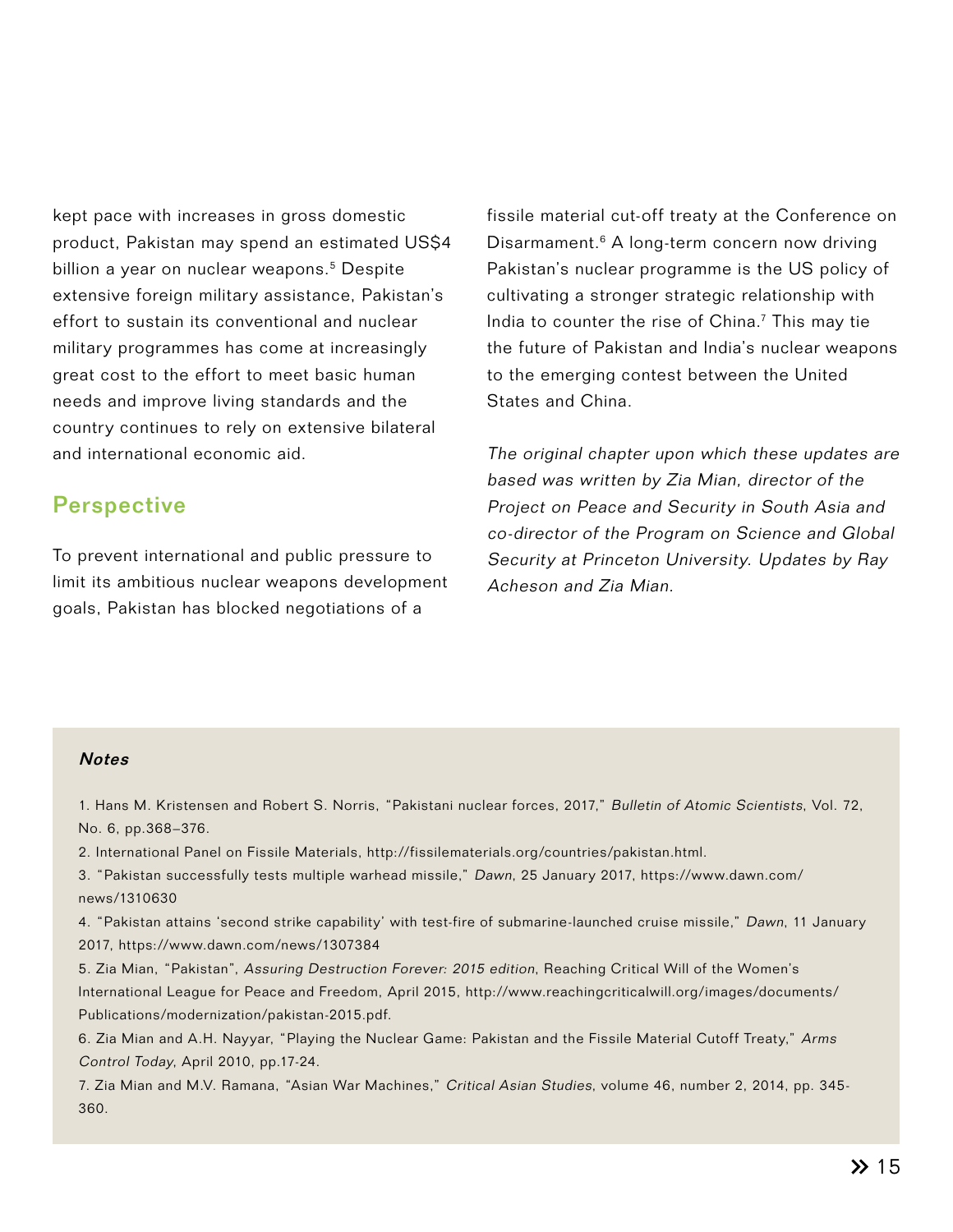### Russia

President Putin announced in 2012 that Russia will replace its Soviet-built arsenals with modern weapons.1 Russia's modernisation plans indicate determination to maintain parity with the United States in terms of number of warheads and delivery systems. Its nuclear weapon programme and military exercises seem to be both motivated by and further drive increased military spending, nuclear modernisation, and military exercises by Western Europe and the United States.

### Current status

According to the FAS Nuclear Notebook, as of early 2017 Russia is estimated to have a military stockpile of roughly 4,300 nuclear warheads assigned for use by long-range strategic launchers and shorter-range tactical nuclear forces. Of these, roughly 1,950 strategic warheads are deployed on ballistic missiles and at heavy bomber bases, while another 500 strategic warheads are in storage along with some 1,850 nonstrategic warheads. In addition to the military stockpile for operational forces, a large number of retired but still largely intact warheads await dismantlement, for a total inventory of around 7,000 warheads. Russia deploys about 316 ICBMs; a fleet of 11 operational SSBNs; and 60– 70 nuclear-capable heavy bombers.<sup>2</sup>

FAS notes that these numbers are different than those reported under New Strategic Arms Reduction Treaty because it "has special counting rules and only includes certain categories." They expect Russia to reach compliance with the Treaty's limits by February 2018.3

### Development and "modernisation"

However, Russia is also continuing its nuclear modernisation programme apace. In terms of its ICBMs, the current focus is the SS-27 Mod 2 (RS-24 or Yars), which carriers four multiple independently targetable reentry vehicles. The missile, deployed in silos and on road-mobile launchers, is expected to become the main ICBM in Russia's strategic force after 2020. A rail-based ICBM is also in early design development, with a first flight test planned for 2019.4

Russia is also developing a "heavy" silo-based ICBM known as Sarmat, though testing has been postponed, pushing back anticipated deployment until at least 2020. FAS estimates that Sarmat will be able to carry ten warheads.<sup>5</sup>

FAS reports media rumours that Russia's Delta IV SSBNs—which are the mainstay of Russia's nuclear submarine force—will be upgraded to carry a modified Layner SLBM, which may carry an enhanced payload including "penetration aids". Other submarines will be replaced by a new class of Borei SSBNs currently under construction. These submarines will increase the capability of the Russian nuclear forces because they carry more warheads, which means increasing strategic importance for the Russian SSBN fleet.<sup>6</sup> Russia's navy is also the predominant deployer of nonstrategic nuclear weapons. Its modernisation programme includes work on nuclear attack submarines and nuclear-capable cruise missiles.<sup>7</sup> Russia's bomber and cruise missile fleet is also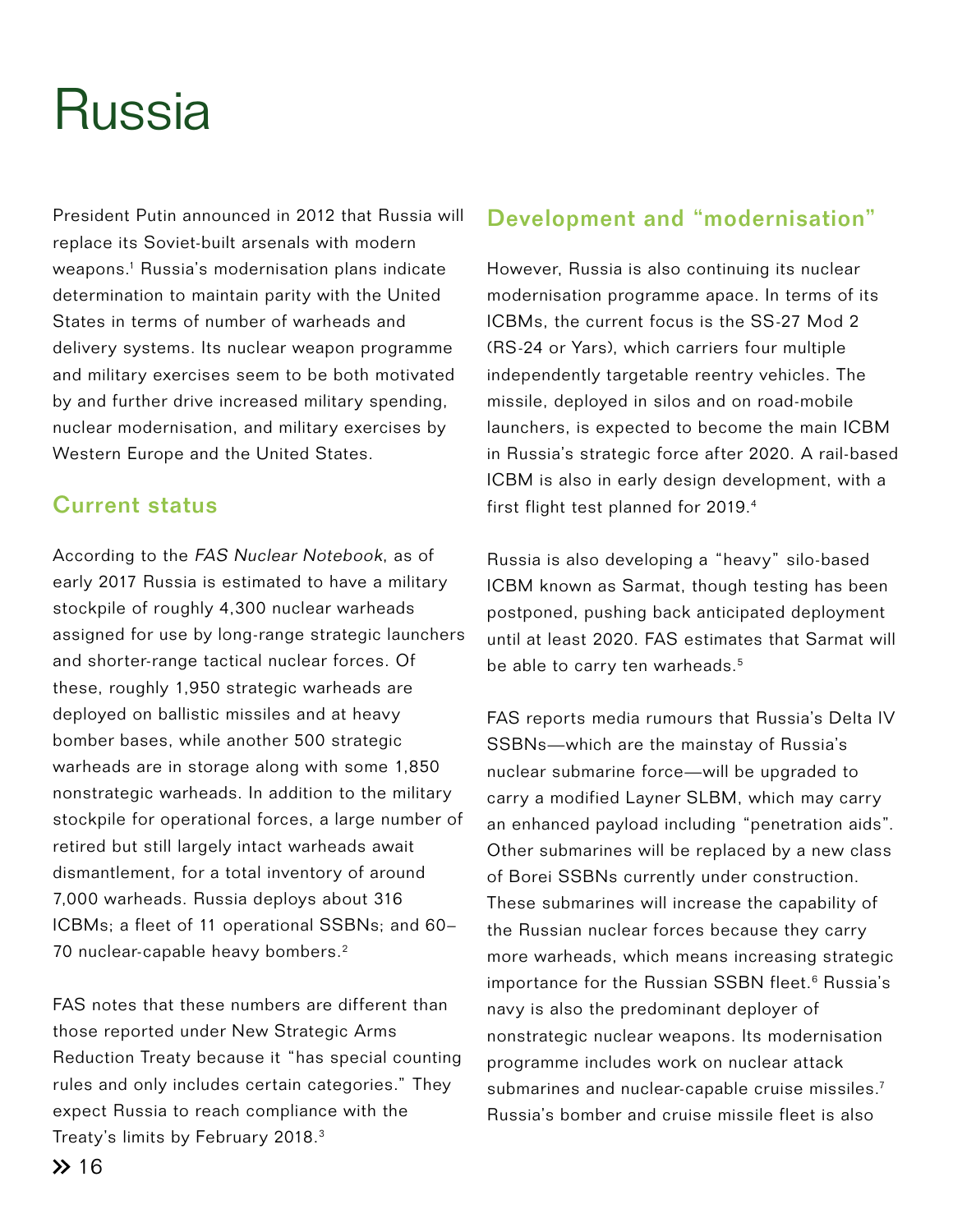being modernised. A new long-range nuclear cruise missile, the KH-102, is being fielded; and the Tu-160 and Tu-95MS bombers are being modernised and are also changing operational status. Russia has plans to resume production of the Tu-160 strategic bombers; a next-generation bomber, the PAK-DA, is also in development.<sup>8</sup>

### Budget

Modernisation of Russia's nuclear arsenal is part of a broader rearmament programme that is expected to spend about 700 billion USD on various military systems in 2011–2020. About 10 percent of these funds will be spent on strategic force modernisation.9 Financial constraints could

affect the scale of these plans, though the rearmament effort appears to have strong support of the political leadership and public, so significant cuts to the modernisation programme are unlikely. This situation may change if political environment in Russia would allow an open discussion of government spending priorities and the role of nuclear weapons in the national security policy, but so far this discussion has been very limited. In 2015 Russia was supposed to approve a new long-term rearmament programme. This programme, initially estimated to cost about 56 trillion rubles, was scaled down to 30 billion rubles. Then, as it was increasingly clear the budget may not support a program of this size, its approval was postponed until 2018.10



ICAN action against investments in nuclear weapons, Melbourne, Australia, April 2012. © Tim Wright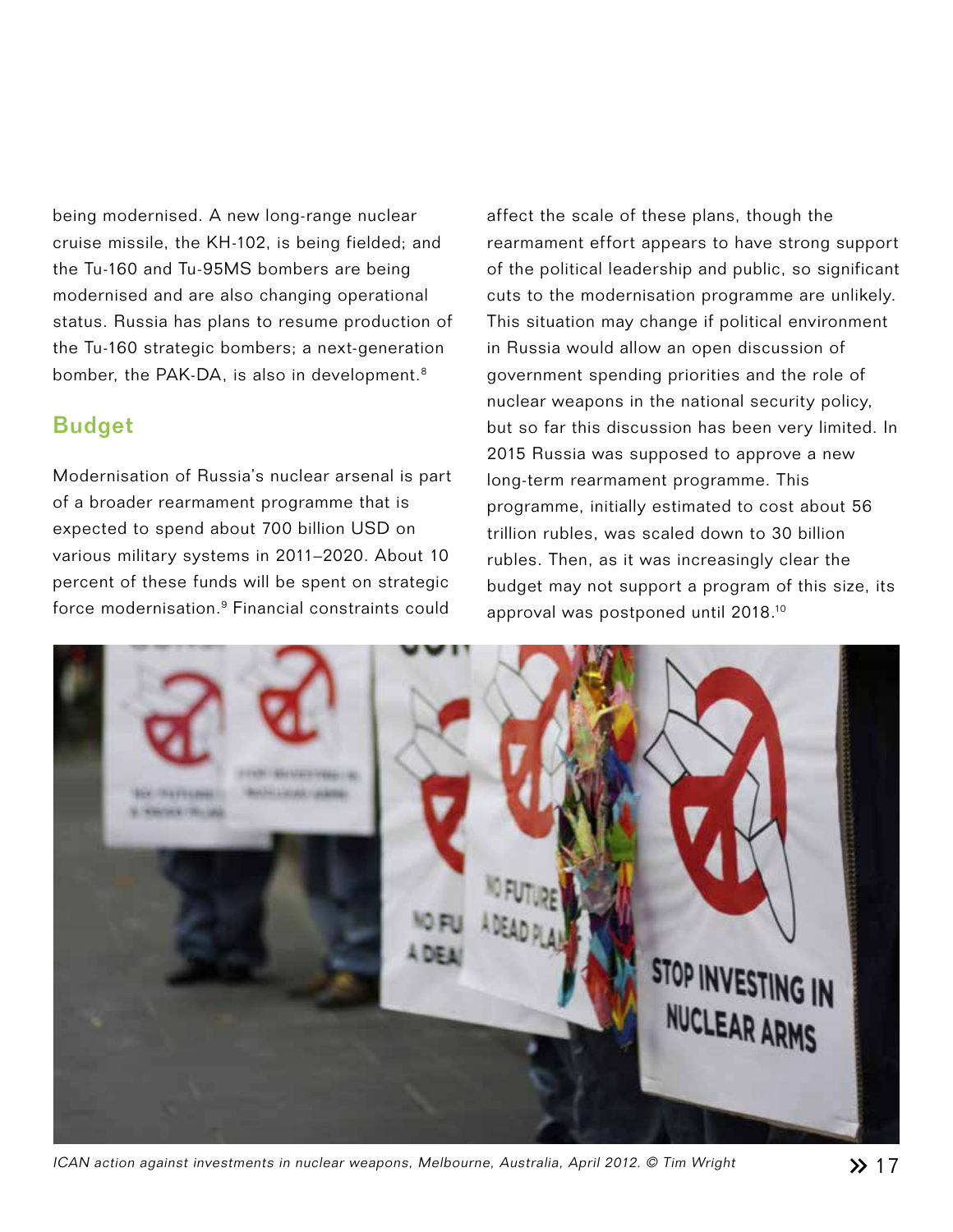#### **Perspective**

Russia's position on nuclear weapons is directly linked to a number of security concerns, such as US ballistic missile defence, US advantage in terms of conventional weapon systems, NATO expansion, and in the long run, China's position in the region.11 Public opinion in Russia tends to support the nuclear status of the country according to a poll conducted in 2006, 76 percent of all the respondents believed that Russia "needs nuclear weapons."12 More than half of the population consider nuclear weapons to be the main guarantee of the security of the country and about 30 percent of respondents believe that nuclear weapons play an important, although not a decisive, role. To a large extent, the lack of critical assessment of the role of nuclear weapons is a result of the lack of an open and informed discussion of national security priorities and policies that would involve independent voices. While there are non-governmental research organisations that are involved in the discussion of defence policies, there are no independent public organisations that would have nuclear weapons related issues on the agenda.

The original chapter upon which these updates are based was written by Pavel Podvig, director and principal investigator for the Russian strategic nuclear forces project (russianforces.org). Updates by Ray Acheson and Pavel Podvig.

#### **Notes**

1. President Putin, Meeting on implementing state armament programme for nuclear deterrence, 26 July 2012, Sochi, http://eng.news.kremlin.ru/news/4220.

2. Hans M. Kristensen and Robert S. Norris, "Russian nuclear forces, 2017," Bulletin of Atomic Scientists, Vol. 73, No. 2, pp. 115–126.

3. Ibid., p. 115.

4. Hans M. Kristensen and Robert S. Norris, op. cit., pp. 119–120; 6. Pavel Podvig, "Flight tests of Barguzin railmobile ICBM are said to begin in 2019," Russian strategic nuclear forces, 19 January 2017.

5. Hans M. Kristensen and Robert S. Norris, op. cit., p. 120.

6. Ibid., p. 121.

7. Ibid., p. 123.

8. Ibid., p. 122.

9. Pavel Podvig, "Russia to spend \$70 billion on strategic forces by 2020," Russian strategic nuclear forces, 11 February 2011.

10. Дмитрий Бутрин and Иван Сафронов, "Вооружения вступили в бой с возражениями," *Газета* "Коммерсантъ," 19 February 2015.

11. Kearns. I, "Beyond the United Kingdom: Trends in the Other Nuclear Armed States", British American Security Information Council (BASIC), November 2011, p. 16.

12. Ildar Akhtamzyan, Opinion Poll "Attitudes in the Russsian Federation towards WMD Proliferation and Terrorism,"

PIR Center Report, Moscow: Human Rights Publishers, 2006, pp. 16–17.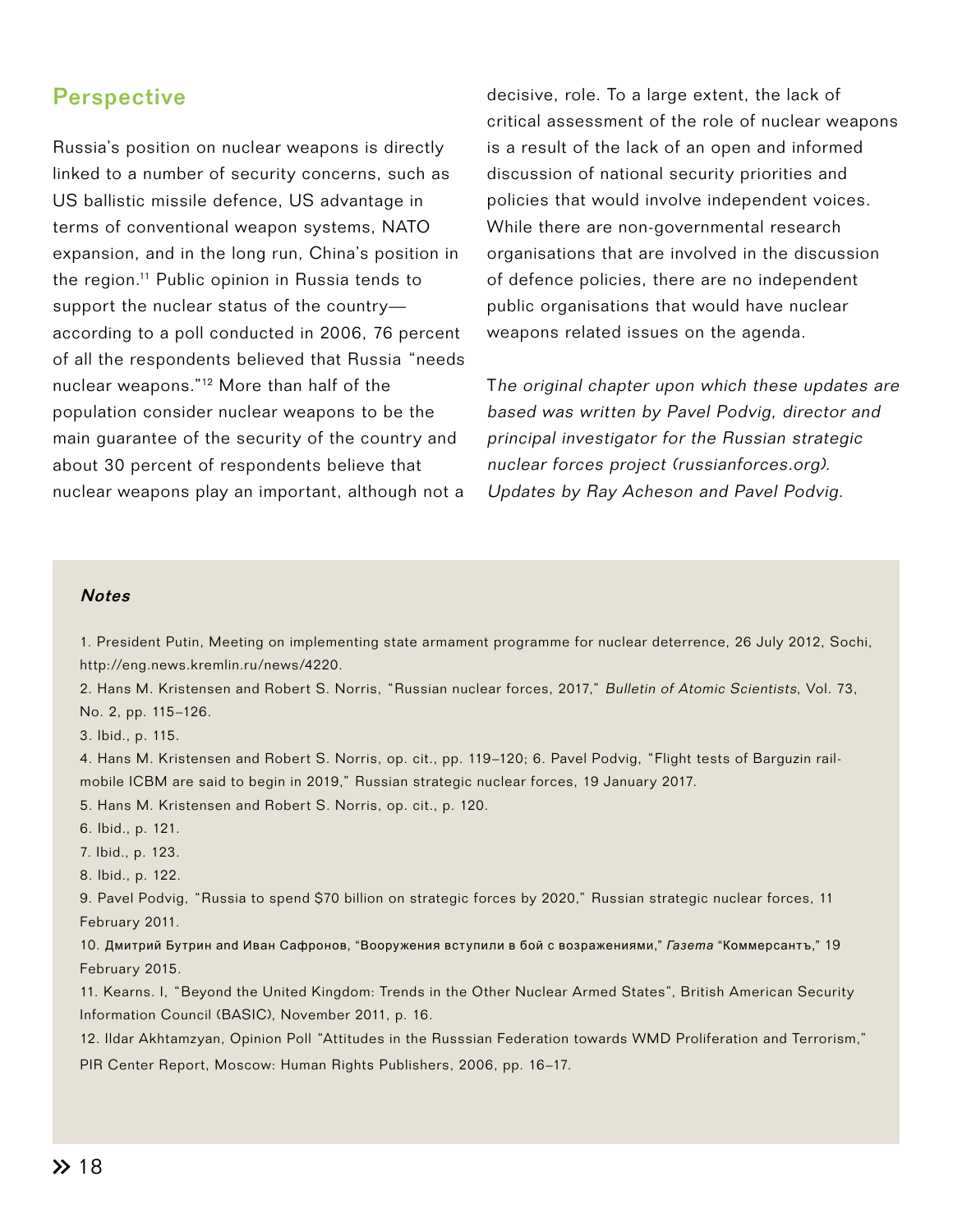# United Kingdom

Concern about the safety and sustainability of the UK's nuclear arsenal has been heightened since early 2017, after it was revealed that one of its missiles malfunctioned during a test off the coast of Florida in June 2016.<sup>1</sup> This information appears to have been concealed ahead of the vote in UK parliament on whether or not to renew the UK's Trident missile system. Parliament did vote in favour of renewal in July 2017, with a majority of 355. Renewal was opposed by the Scottish National Party, the Liberal Democrats, and some Labour members of parliament.<sup>2</sup> Thousands of people gathered across the UK to protest the design to renew Trident.3 The UK's extensive modernisation programmes are an indication of the country's intention to retain nuclear weapons indefinitely, contrary to legal obligations.

### Current status

The UK has 120 operationally available nuclear warheads. This is part of a larger stockpile of between 180 and 225 warheads. The Ministry of Defence has indicated that it will reduce the overall stockpile to 180 warheads by the mid-2020s.4 There are four Vanguard class submarines, three of which are normally armed. Each armed submarine carries eight Trident D5 missiles and a total of 40 nuclear warheads.

### Development and "modernisation"

The decision of parliament to renew Trident means that the Vanguard-class submarines, which are currently slated to leave services by the early 2030s (which is at least 13 years beyond its

design life), will be replaced.<sup>5</sup> The successor submarine, now known as "Dreadnought," entered the design phase in 2011; the Ministry of Defence anticipates that the first submarine will enter into service in the early 2030s (postponed from  $2024$ ).<sup>6</sup> The intention is for it to remain in service until the 2060s. The new vessels will each have 12 missile tubes. This leaves open the possibility that the number of missiles carried could be increased.7 The submarines will have a new PWR3 reactor, which is being developed with US support.

The Trident warhead contains a mixture of UK and US elements. The high explosive in the warhead is British.<sup>8</sup> Three key components are supplied from the US.<sup>9</sup> This warhead is being upgraded to a new Mk4A specification. The Mk4A version will be in service until the 2040s. The modernised warhead will have a new fuzing system, which will enhance its capability and make it more effective against hardened targets. In 2019 the UK is due to make a decision on the production of a new warhead, which would replace the Mk4A. The Atomic Weapons Establishment is conducting research into new components for a future warhead. The Ministry of Defence has indicated that a replacement warhead "is not required until at least the late 2030s, possibly later."10

The United States is extending the life of the D5 Trident weapon system, updating all the Trident subsystems: launcher, navigation, fire control, guidance, missile, and re entry. The US will supply the UK with upgraded Trident D5LE missiles and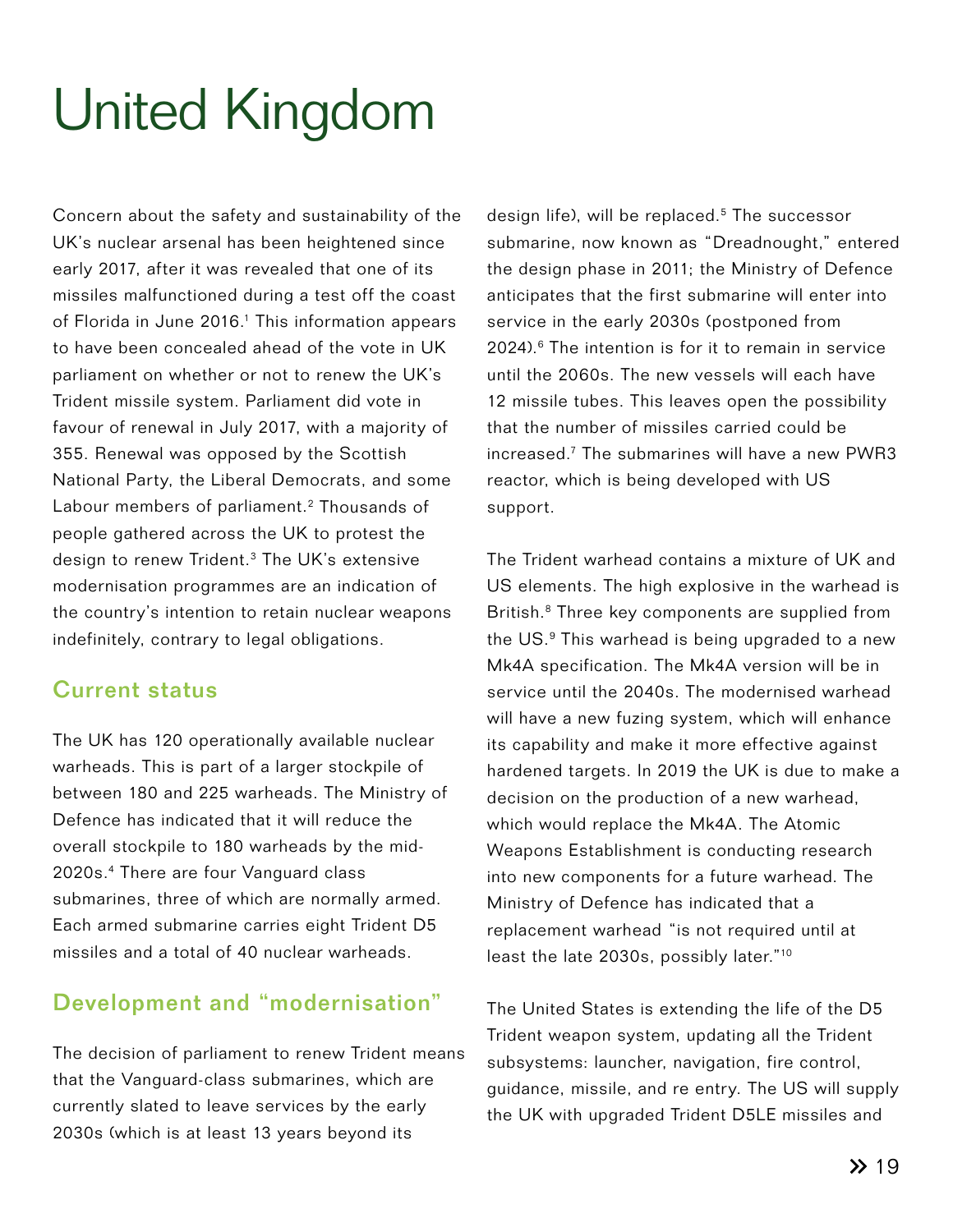with modernised fire control and navigation systems.<sup>11</sup> The life extension programme for the D5 will only sustain the missile until the early 2040s; thus the UK government has acknowledged that "investment in a replacement ballistic missile would eventually be needed."<sup>12</sup>

Most of the UK's facilities for developing and building nuclear warheads are being rebuilt or refurbished. Future hydrodynamic research will be conducted at a new facility in France.

### Budget

Replacing the Trident sumbarines is expected to cost £31 billion.<sup>13</sup> Another £10 billion has been put aside to cover any extra costs or spending over the estimate.14 In addition, extending the life of the current Trident missiles into the early 2060s will cost around £250 million.15 Keeping the current Trident submarines in operation until 2028, four years longer than planned, is also expected to cost between £1.2 and £1.4 billion.<sup>16</sup> The annual operating costs of Trident are expected to be about  $£2$  billion<sup>17</sup>

### **Perspective**

While some information is in the public domain there are major gaps in the UK's transparency. The Mk4A warhead modernisation programme has been largely concealed from the public and parliament. The upgrade of nuclear warhead facilities has been presented as if it was unrelated to the replacement of Trident.

There has been increased public debate about the UK's nuclear weapon system in recent years, in particular over the cost of renewing Trident as social service spending is being cut.

The future of Trident was a key issue in the Scottish independence referendum campaign in 2014. Prior to the vote the Scottish Government said that an independent Scotland would demand that all nuclear weapons were removed within four years and it would introduce a constitutional ban on nuclear weapons. Removing Trident from Scotland would be likely to leave the UK without any nuclear weapons, because of the severe difficulties of relocating Trident.<sup>18</sup> In 2012 a report by the Scottish Campaign for Nuclear Disarmament argued that it would be practically possible to remove all nuclear warheads from Scotland in two years and to dismantle them all within four years.<sup>19</sup> Opposition to nuclear weapons in Scotland continues to have a significant impact on UK politics even though Scotland did not vote for independence in 2014. The Scottish resistance to nuclear weapons at Westminster has sharpened since the referendum, with all but one Scottish MP in opposition to Trident renewal but also to any deployment of nuclear weapons in Scotland.<sup>20</sup> The Brexit vote made a strong case for another independence referendum, and allowing the



Bairns Not Bombs Demo, George Square, 13 April 2015 © Scrap Trident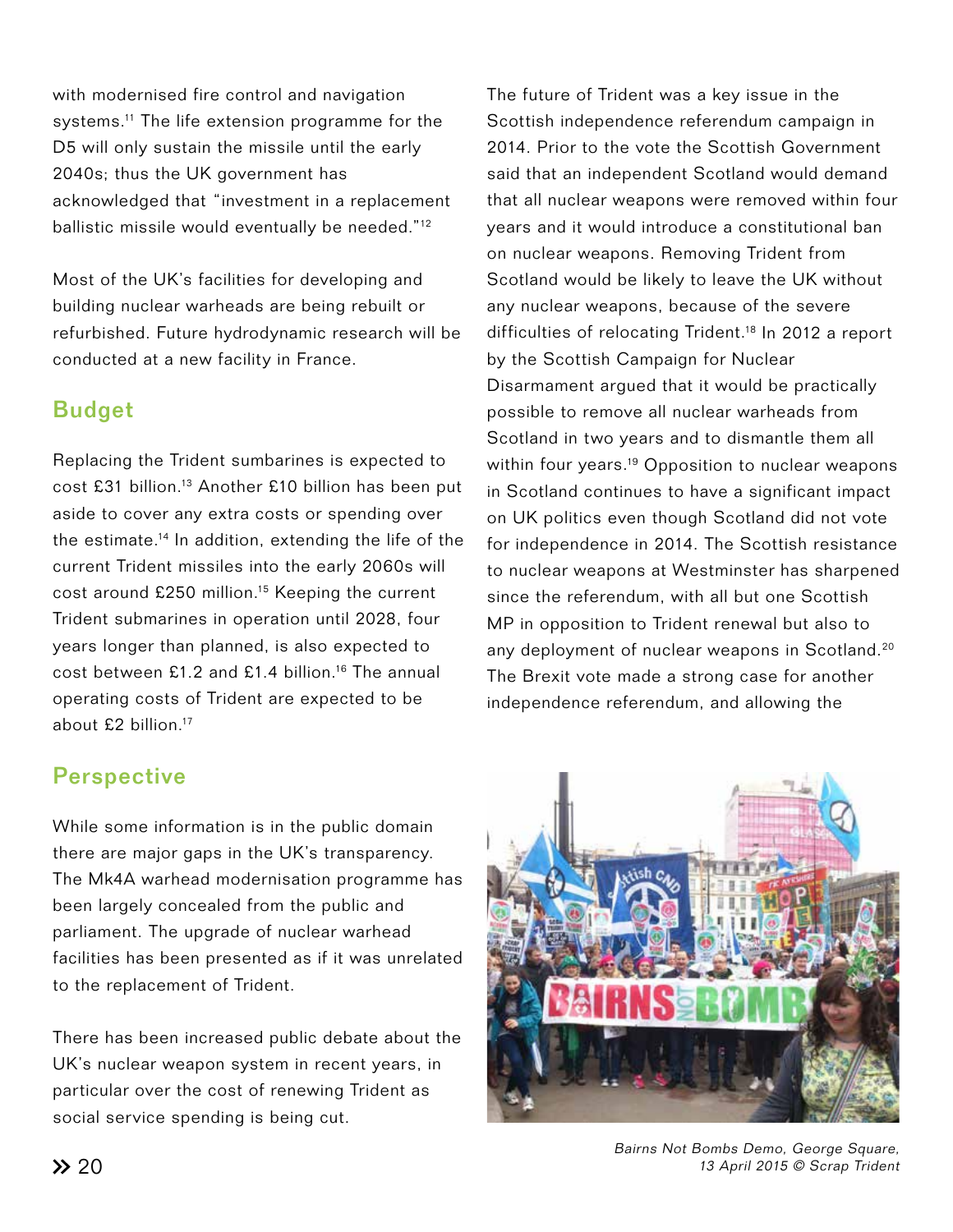Scottish First Minister the opportunity to start talking in the international context. Work for the next referendum is underway and nuclear weapons are already on the agenda.

The original chapter upon which these updates are based was written by John Ainslie, who was

coordinator of the Scottish Campaign for Nuclear Disarmament until his untimely death in 2016. Some of the updates included in this chapter are from one of his last research publications, The Trident Shambles. Updates by Ray Acheson, with thanks to Janet Fenton of Scottish CND for her contributions.

#### **Notes**

- 1. Ewen MacAskill, "Is Britain's nuclear arsenal fit for purpose?" The Guardian, 27 January 2017.
- 2. Rowena Mason and Anushka Asthana, "Commons votes for Trident renewal by majority of 355," The Guardian, 18 July 2016.

3. Mark Townsend, "Trident rally is Britain's biggest anti-nuclear march in a generation," The Guardian, 27 February 2016.

4. National Security Strategy and Strategic Defence and Security Review 2015, November 2015, p. 34.

5. John Ainslie, The Trident shambles, Scottish CND, March 2016, http://www.banthebomb.org/images/stories/pdfs/ shambles.pdf.

6. Ibid.

7. Ibid.

8. The UK Trident warhead contains EDC37, a British explosive, rather than the American equivalent, PBX9501.

9. The UK has purchased three W76 components—the Arming, Fuzing and Firing System, Gas Transfer System and Neutron Generator—from the US. Hansard, 4 December 2009.

10. National Security Strategy and Strategic Defence and Security Review 2015, op. cit., p. 35.

11. Statement of Rear Admiral Terry Benedict, Director Strategic Systems Programs, Subcommittee on Strategic Forces of the Senate Armed Services Committee, 6 April 2011, http://armed-services.senate.gov/ statemnt/2011/04%20April/Benedict%2004-06-11.pdf.

12. The United Kingdom's Future Nuclear Deterrent: The Submarine Initial Gate Parliamentary Report, May 2011.

13. National Security Strategy and Strategic Defence and Security Review 2015, op. cit., p. 37.

14. Claire Milne, "How much does Trident cost?" Full Fact, 14 July 2016, https://fullfact.org/economy/tridentnuclear-cost.

15. "Replacing the UK's 'Trident' Nuclear Deterrent," House of Commons Library, 11 July 2016, http:// researchbriefings.parliament.uk/ResearchBriefing/Summary/CBP-7353.

16. House of Commons, 8 November 2010, https://www.publications.parliament.uk/pa/cm201011/cmhansrd/ cm101108/debtext/101108-0001.htm#10110810001093.

17. "Replacing the UK's 'Trident' Nuclear Deterrent," op. cit.

18. John Ainslie, No Place For Trident, Scottish Independence and Nuclear Disarmament, Scottish CND, 2014, http://www.swordofdamocles.org/pdf/noplacefortrident.pdf.

19. Disarming Trident, Scottish CND, 2012, http://www.swordofdamocles.org/pdf/disarmingtrident.pdf

20. "Trident renewal: only one Scottish MP votes in favour," BBC, 18 July 2016.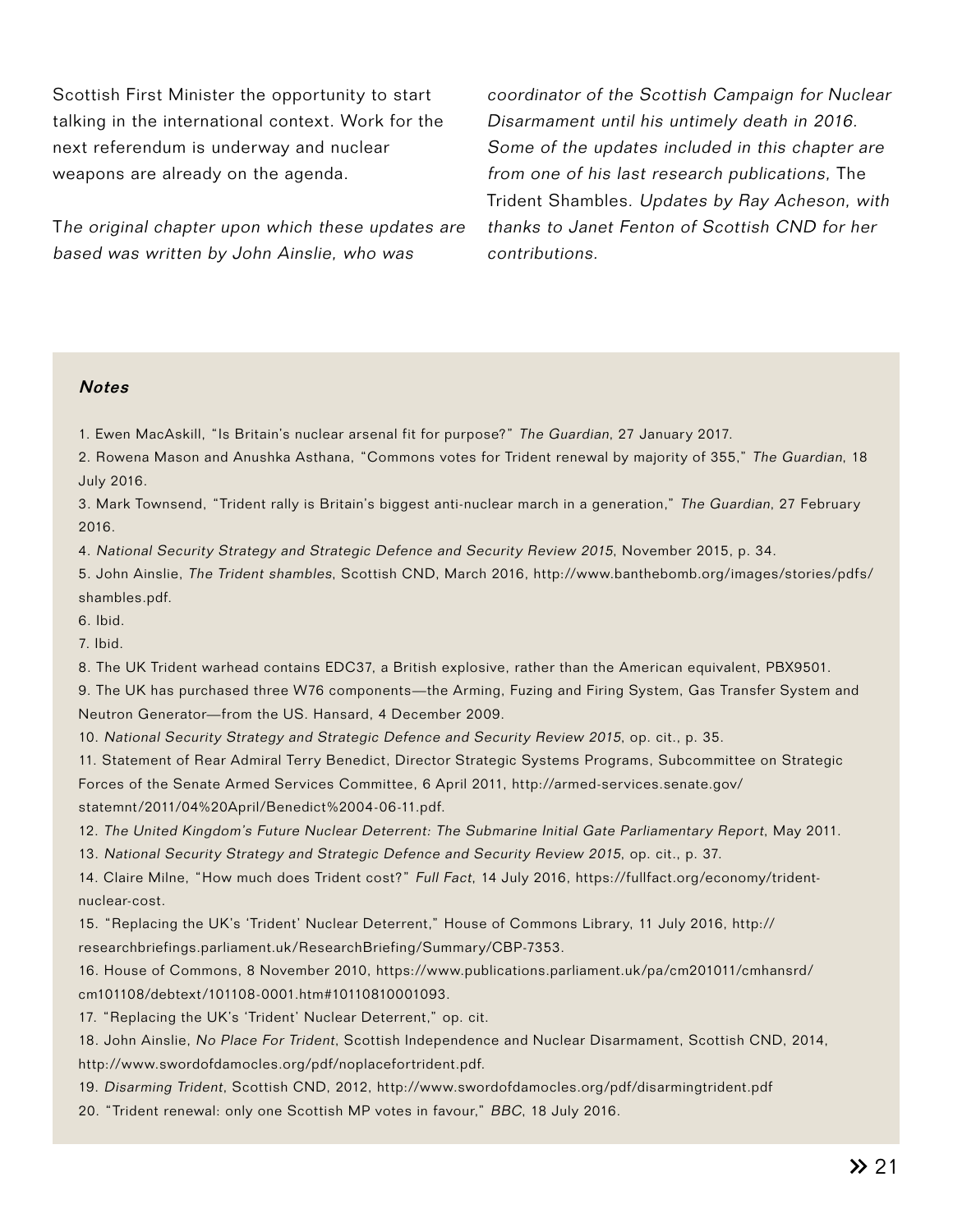# United States

In recent months, one of the most startling pieces of information revealed about US nuclear force modernisation has been that the "overall killing power" of existing US ballistic missile forces is being increased by a factor of three. Experts writing for the Bulletin of Atomic Scientists described this increase in capability as "astonishing," explaining that the modernisation programme "has implemented revolutionary new technologies that will vastly increase the targeting capability" of the nuclear forces and "creates exactly what one would expect to see, if a nuclear-armed state were planning to have the capacity to fight and win a nuclear war by disarming enemies with a surprise first strike."1 These new capabilities are at least twenty years in the making.<sup>2</sup>

This is but one piece of the US nuclear weapon "modernisation" programme. This programme has consistently been described by government officials as safety and security upgrades. In reality, the programme is resulting in new types of nuclear weapons and delivery systems and is increasing the overall force of the arsenal. Every weapon system is gaining, or is planned to gain, new capabilities. It is costing taxpayers tens of billions of dollars and is estimated to cost about a \$1 trillion over the next thirty years.

### Current status

In terms of the current stockpile, as of 1 March 2017 the United States deployed 1,411 strategic warheads on 673 strategic delivery vehicles on

820 deployed and non-deployed launchers. The US also has about 500 "tactical" B61 gravity bombs, about 150 of which are deployed in Belgium, Germany, Italy, Netherlands, and Turkey.3 In all, the United States possesses approximately 6,800 warheads and bombs including deployed strategic warheads, nonstrategic warheads, operational warheads not deployed, and including approximately 2,750 intact but "retired" warheads.<sup>4</sup> There are at least 16,000 nuclear weapon pits in storage, up from more than 14,000 in 2009.5

At the very end of its term in office, the Obama administration announced it made unilateral reductions of 553 warheads since September 2015. Despite this, the Obama administration has cut fewer warheads than any other administration since the Cold War. Experts estimate that the warheads were taken from the inactive reserve of non-deployed warheads.<sup>6</sup> This essentially means that identifying tags have been changed on the bombs in their storage bunkers, or their assigned code in a spreadsheet has been changed. They can be changed back at a moment's notice. These warheads are not scheduled to be dismantled until the late 2020s, and then only if new warheads have been deployed in the meantime and the planned new warhead factories are built and running. Warhead "retirement" does not mean warheads will not re-enter the stockpile later.<sup>7</sup>

According to Hans Kristensen of the Federation of American Scientists, the "cut" of warheads probably includes excess W76, B61, B83, and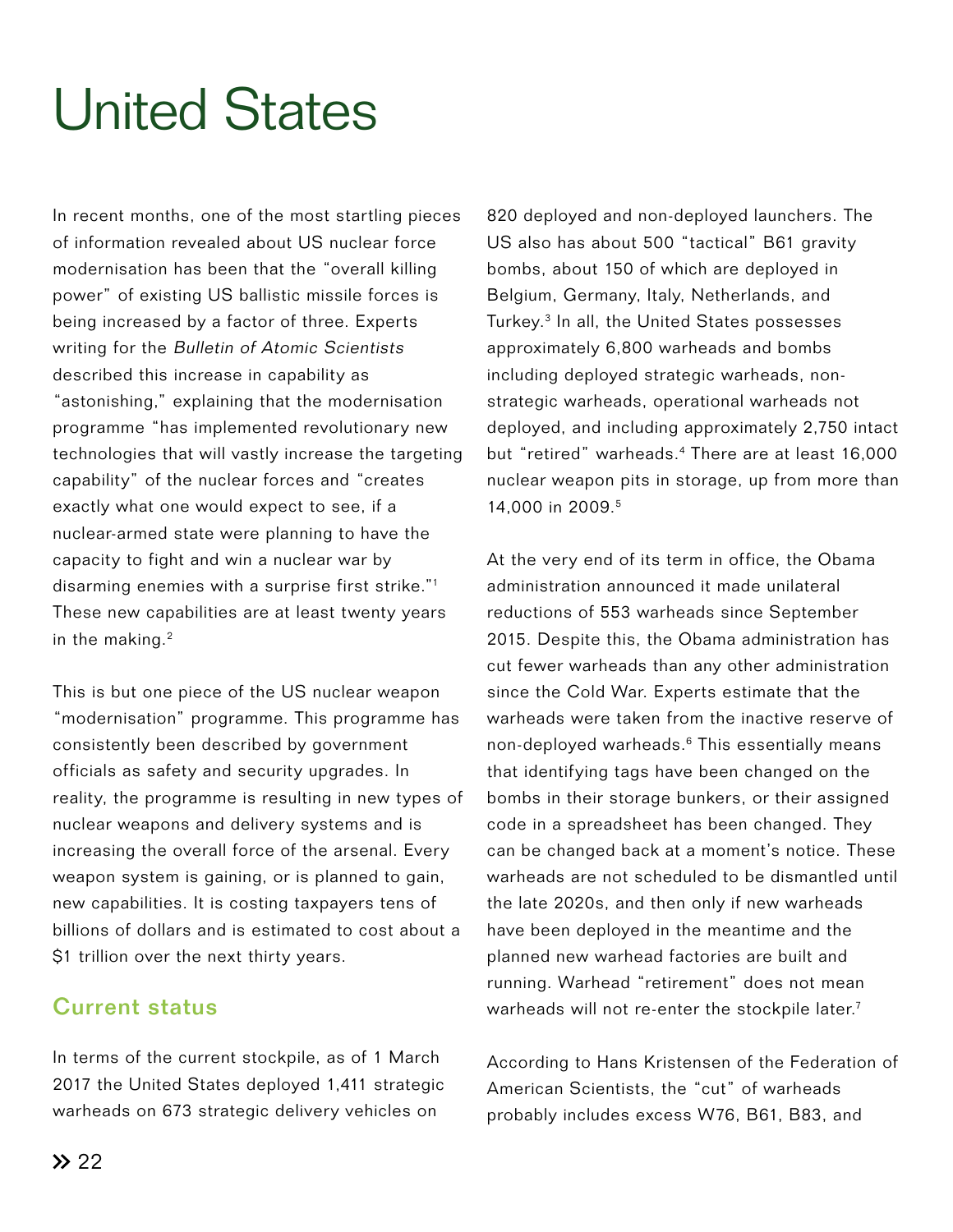W84 warheads. The W84 was retired once before but was brought back into the stockpile when it was a candidate for a new nuclear cruise missile in development. Thus there is no operational or strategic import to these cuts. These warheads will not be dismantled for many years at current rates<sup>8</sup> and can be brought back into the stockpile at any time.

As far as delivery systems go, the United States maintains a full triad. The US Air Force currently operates a force of 400 silo-based Minuteman III intercontinental ballistic missiles (ICBMs), with another 50 silos "kept warm" for use as necessary.9 It also operates a fleet of 20 B-2 and 89 B-52H strategic bombers, most of which are

nuclear-capable.10 The US Navy operates a fleet of 14 Ohio-class ballistic missile submarines (SSBNs), of which eight operate in the Pacific and six in the Atlantic.<sup>11</sup>

### Development and "modernisation"

The US is in the midst of an expansive nuclear weapon modernisation programme.<sup>12</sup> These efforts include a new class of SSBNs, a new long-range bomber with nuclear capability, a stealthy new airlaunched cruise missile, a next-generation landbased ICBM, and a new nuclear-capable tactical fighter aircraft. It will also include complete fullscale production of one nuclear warhead (the W76-1), initiation of production on two others (the



ICAN campaigners in Melbourne, Australia with a mock US nuclear bomb © ICAN 23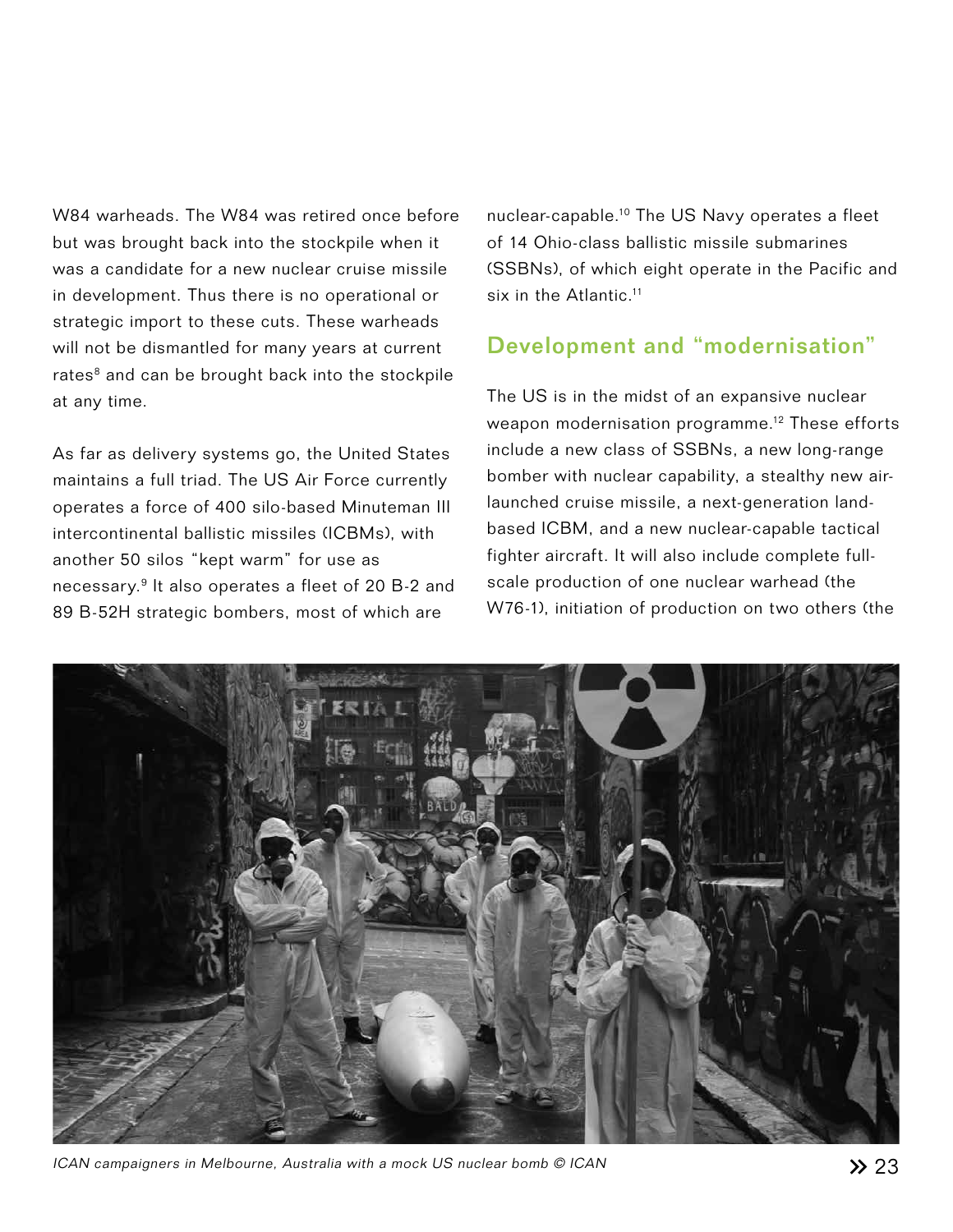B61-12 and W80-4), modernized nuclear command and control facilities, and new or upgraded nuclear weapon production and simulation facilities.<sup>13</sup> For example, the Air Force is working on a new nuclear cruise missile (Long-Range Standoff, LRSO), which is scheduled for deployment in 2027. In 2014, the W80-1 thermonuclear warhead was chosen to be used on the new missile; it will be modified and deployed as the W80-4. The cost of the programme is estimated to be \$10-20 billion.14 In addition, the United States is planning to significantly redesign warheads for ballistic missiles. They will mix warhead components from different types into new designs that do not currently exist.<sup>15</sup>

At the moment, there is continuity between the Obama and Trump administrations in relation to the nuclear weapon Life Extension Programs as set out in the 2010 Nuclear Posture Review. However, the Trump administration is reportedly fast-tracking its review of this policy, which will include an examination of whether nuclear disarmament is a "realistic objective".16

### Budget

The Congressional Budget Office (CBO) first 2017 cost study estimates that existing plans for US nuclear forces will cost \$400 billion over the next ten years—which is \$57 billion more than its estimate in 2015. This increase is "largely because modernization programs will be ramping up."<sup>17</sup> A CBO study of thirty-year costs has been requested by Congress and is reportedly underway. Current estimates put this figure at \$1 trillion.

The Trump regime's FY2018 budget outline increases the "ask" for nuclear weapons by \$1.4 billion, but this is a recovery from the impact of 2017's continuing spending resolution, not an increase in total planned spending over the 2017- 2018 period.<sup>19</sup> The National Nuclear Security Administration (NNSA) has reportedly completed a new annual stockpile stewardship and management plan, but it has not yet been reviewed by the new Department of Energy secretary. Budget requests details for 2018 are not expected until late May or early June.

### **Perspective**

In the midst of the reexamination of the US government's commitment to nuclear disarmament as a "realistic objective" and its ongoing investments in modernising all parts of the nuclear weapon complex, tensions between the United States and Russia have been growing. New START expires in 2021 unless it is extended. With tensions on the rise, experts are skeptical about its extension let alone new arms control agreements. While right now there is continuity in the modernisation programme between the Obama and Trump administrations, this may change. There are still enormous fiscal and managerial pressures on the modernisation programme, but the likelihood of those pressures resulting in modernization cutbacks has decreased, given these tensions and the overall direction of US foreign policy so far under the Trump regime.

The original chapter upon which these updates are based was written by Greg Mello, executive director of the Los Alamos Study Group. Updates by Ray Acheson and Greg Mello.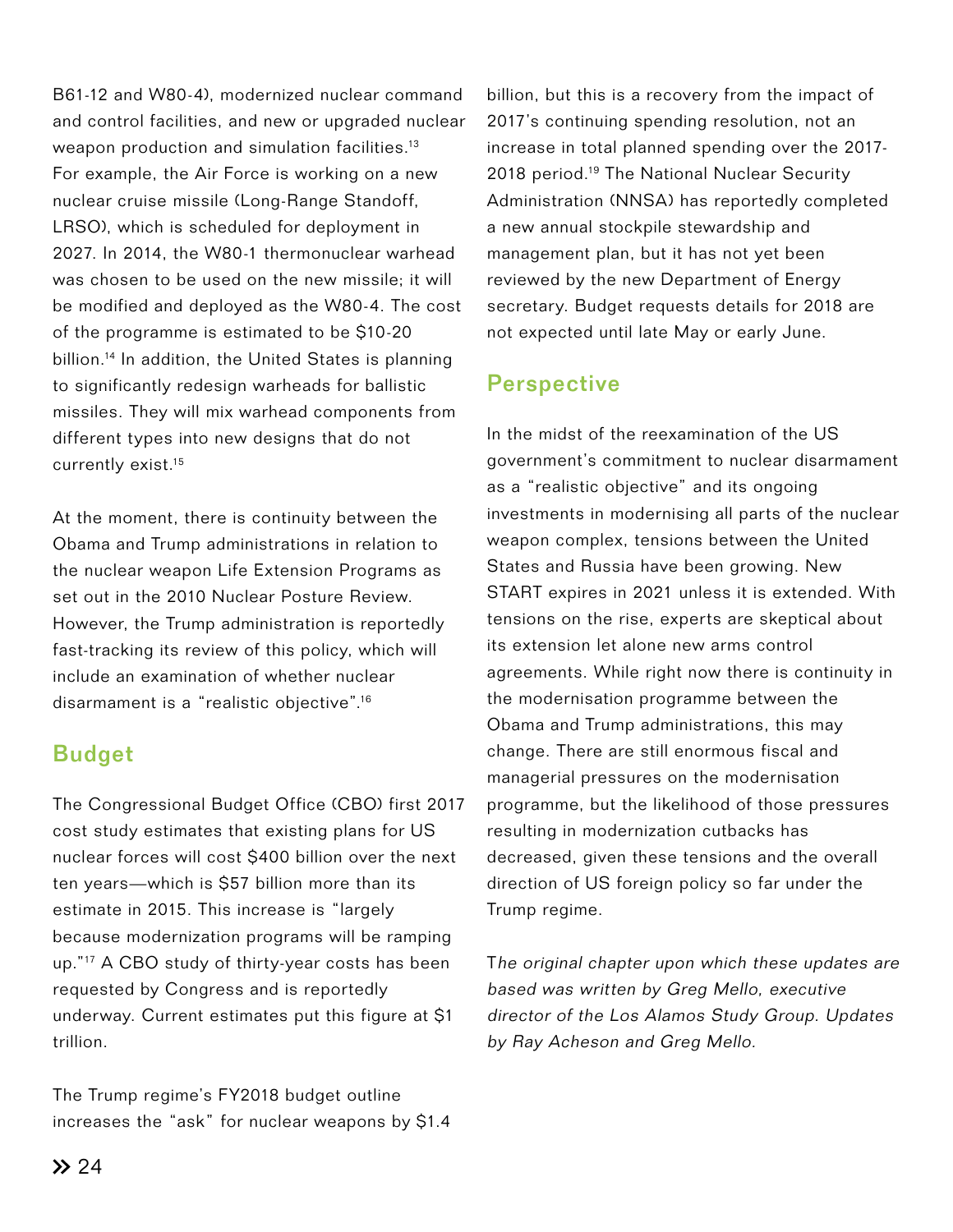#### **Notes**

1. Hans M. Kristensen, Matthew McKinzie, Theodore A. Postol, "How US nuclear force modernization is undermining strategic stability: The burst-height compensating super-fuze," Bulletin of Atomic Scientists, 1 March 2017.

2. George Lewis and Ted Postol, "The Capabilities of Trident against Russian Silo-Based Missiles: Implications for START III and Beyond," Massachusetts Institute of Technology, 2 February 1998; Greg Mello, "That Old Designing Fever," Bulletin of the Atomic Scientists, Jan/Feb 2000, http://www.lasg.org/ThatOldDesigningFever.pdf. 3. Hans M. Kristensen and Robert S. Norris, "United States nuclear forces, 2017," Bulletin of the Atomic Scientists,

Vol. 73, No. 1, pp. 54-55.

4. This is based on New START disclosures available as of 4 January 2017 and Vice President Biden's remarks on 11 January 2017, and account for rates of dismantlement since then.

5. In 2009 there were "more than 14,000" pits in storage at the Pantex plant. It was thought at the time that Pantex might exceed its storage limit of 20,000 pits by 2014. Jim McBride,"Pantex may hit storage limit in 2014," Amarillo Globe-News, 29 January 2009. On 12 January 2017, Vice President Biden announced that the Obama Administration had dismantled 2,226 warheads and bombs. Few pits leave the site, and there have been further dismantlements in 2017, all of which brings the total on site to more—possibly thousands more—than 16,000.

6. Hans Kristensen, "Obama Administration Announces Unilateral Nuclear Weapon Cuts," Federation of American Scientists, 11 June 2017, https://fas.org/blogs/security/2017/01/obama-cuts.

7. Government Accountability Office, "Actions Needed by NNSA to Clarify Dismantlement Performance Goal," GAO-14-449,Apr 30, 2014. See Greg Mello, "U.S. claims of nuclear weapons retirement, dismantlement 'may be misleading' – GAO," May 1, 2014.

8. As Hans Kristensen notes, "The administration has promised that all the warheads that were retired prior to 2009 will be dismantled by 2021 (in reality some warheads already dismantled were retired after 2009). But with the average rate of about 278 warheads dismantled per year during the Obama administration, it will take until 2026 to dismantle the current backlog of retired warheads." See Hans Kristensen, "Obama Administration Announces Unilateral Nuclear Weapon Cuts," Federation of American Scientists, 11 June 2017, https://fas.org/blogs/ security/2017/01/obama-cuts.

9. Kristensen and Norris, op. cit., p. 50.

10. Ibid., p. 53.

11. Ibid., p. 51.

12. See the 2015 edition of Assuring Destruction Forever for more comprehensive details.

13. Kristensen and Norris, op. cit., p. 49.

14. Hans M. Kristensen, "W80-1 Warheads Selected For New Nuclear Cruise Missile," Federation of American Scientists, 10 October 2014, https://fas.org/blogs/security/2014/10/w80-1\_lrso.

15. Kristensen and Norris, op. cit., pp. 49–50.

16. Steve Herman, "Trump Administration Reviewing What Role US Nuclear Weapons Should Play," Voice of America, 25 March 2017.

17. Projected Costs of U.S. Nuclear Forces, 2017 to 2026, Congressional Budget Office, 14 February 2017, https:// www.cbo.gov/publication/52401.

18. Greg Mello, "New study of nuclear deterrent costs: current plans to cost \$1 trillion over 30 years, therefore impossible," Los Alamos Study Group, 8 January 2014, http://www.lasg.org/press/2017/press\_release\_16Mar2017. html.

19. Greg Mello, "Trump DOE Budget Outline Accelerates Warhead Spending," Los Alamos Study Group, 16 March 2017, http://www.lasg.org/press/2017/press\_release\_16Mar2017.html.